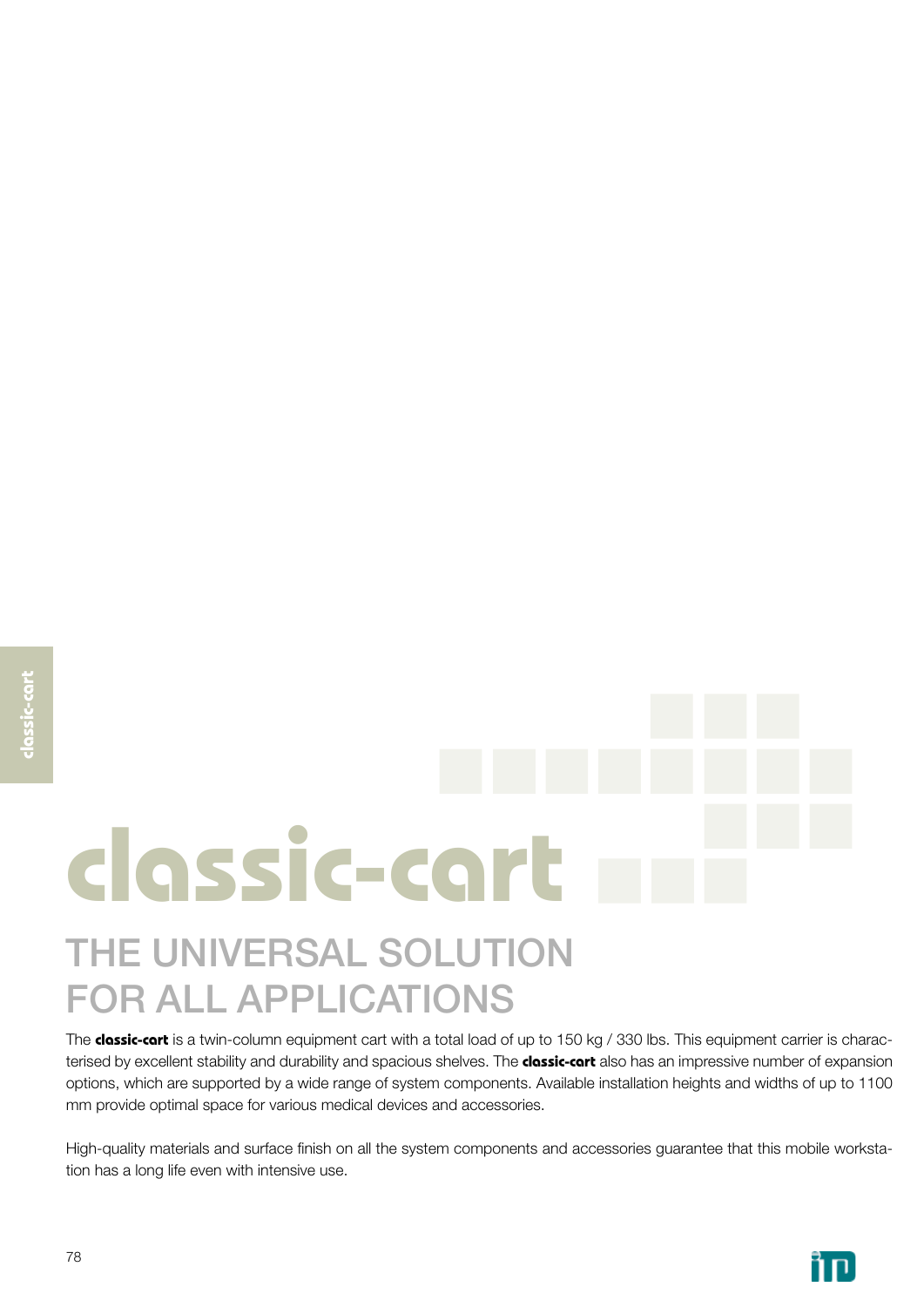

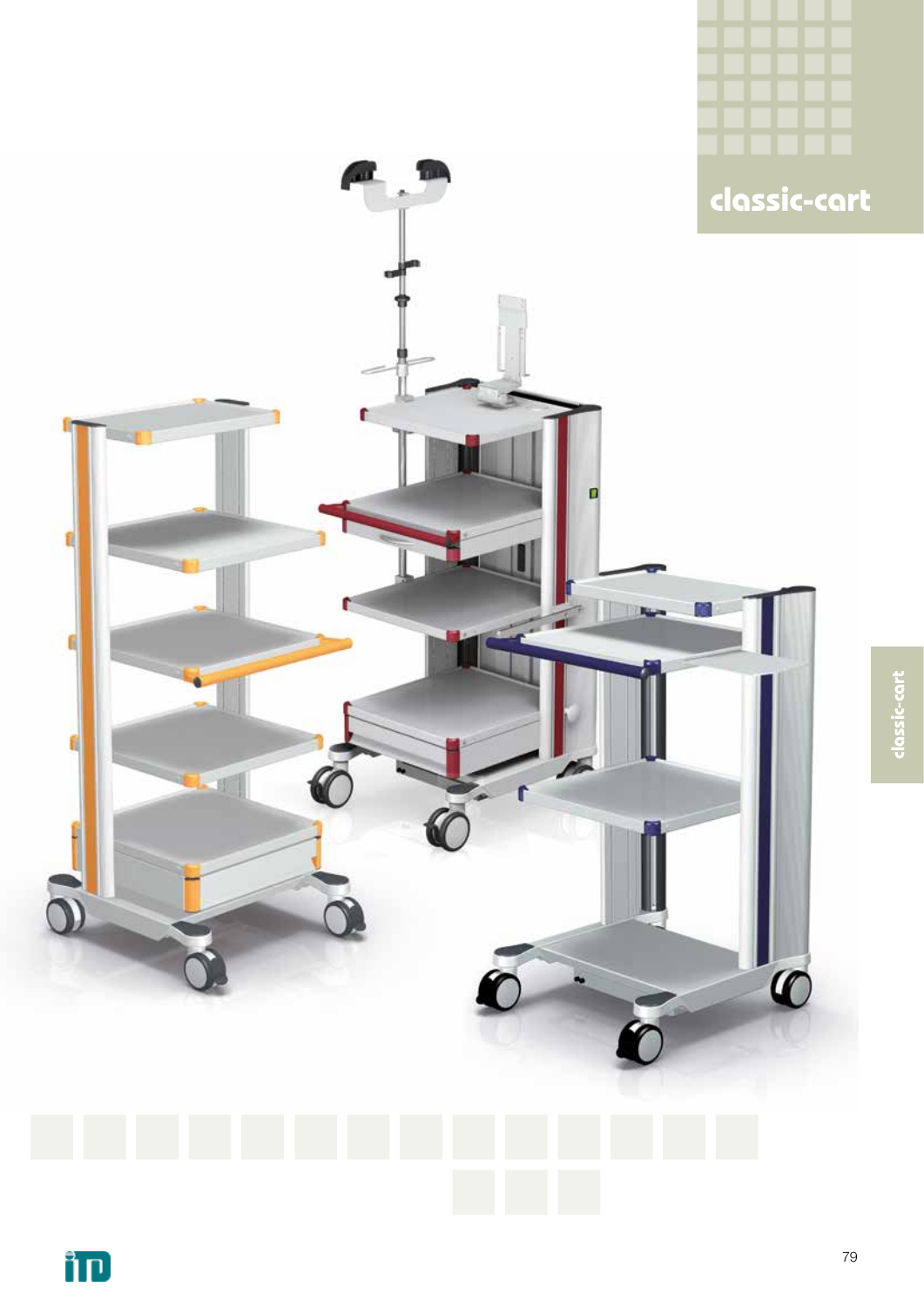## THE UNIVERSAL SOLUTION FOR ALL APPLICATIONS



**classic-cart** grows to meet different challenges and is used most frequently where a high degree of flexibility and lots of options for equipment are required, e.g. in dermatology, endoscopy, ergospirometry or ultrasound diagnostics.

These are medical settings where **classic-cart** really has an opportunity to put its stability and payload capacity to the test. That's because it forms a generous platform for accommodating a wide range of diagnostic instrumentation, treatment and measuring equipment, plus PCs, monitor arms or infusion stands.

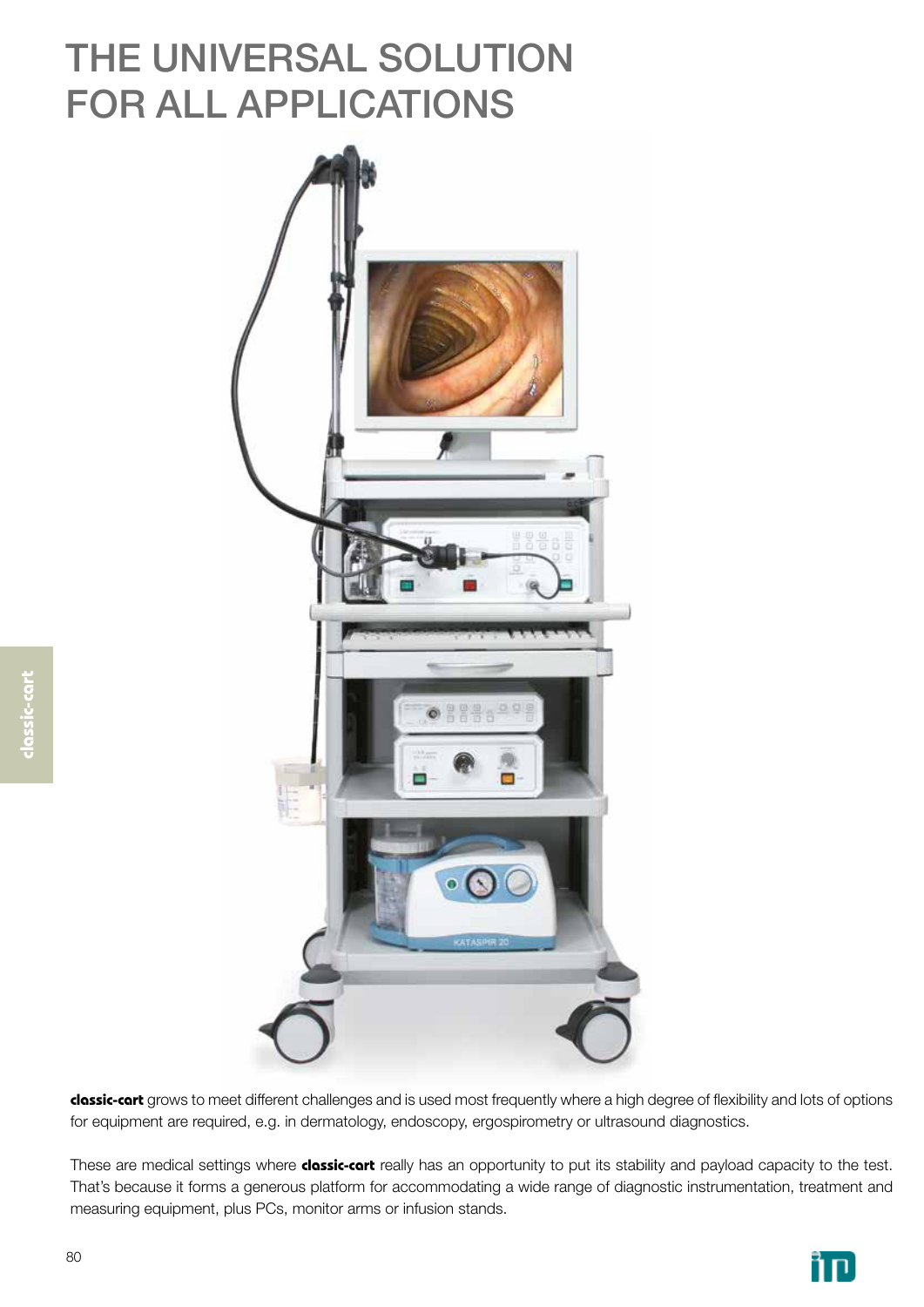



classic-cart **classic-cart**



**classic-cart** Application for mobile energy supply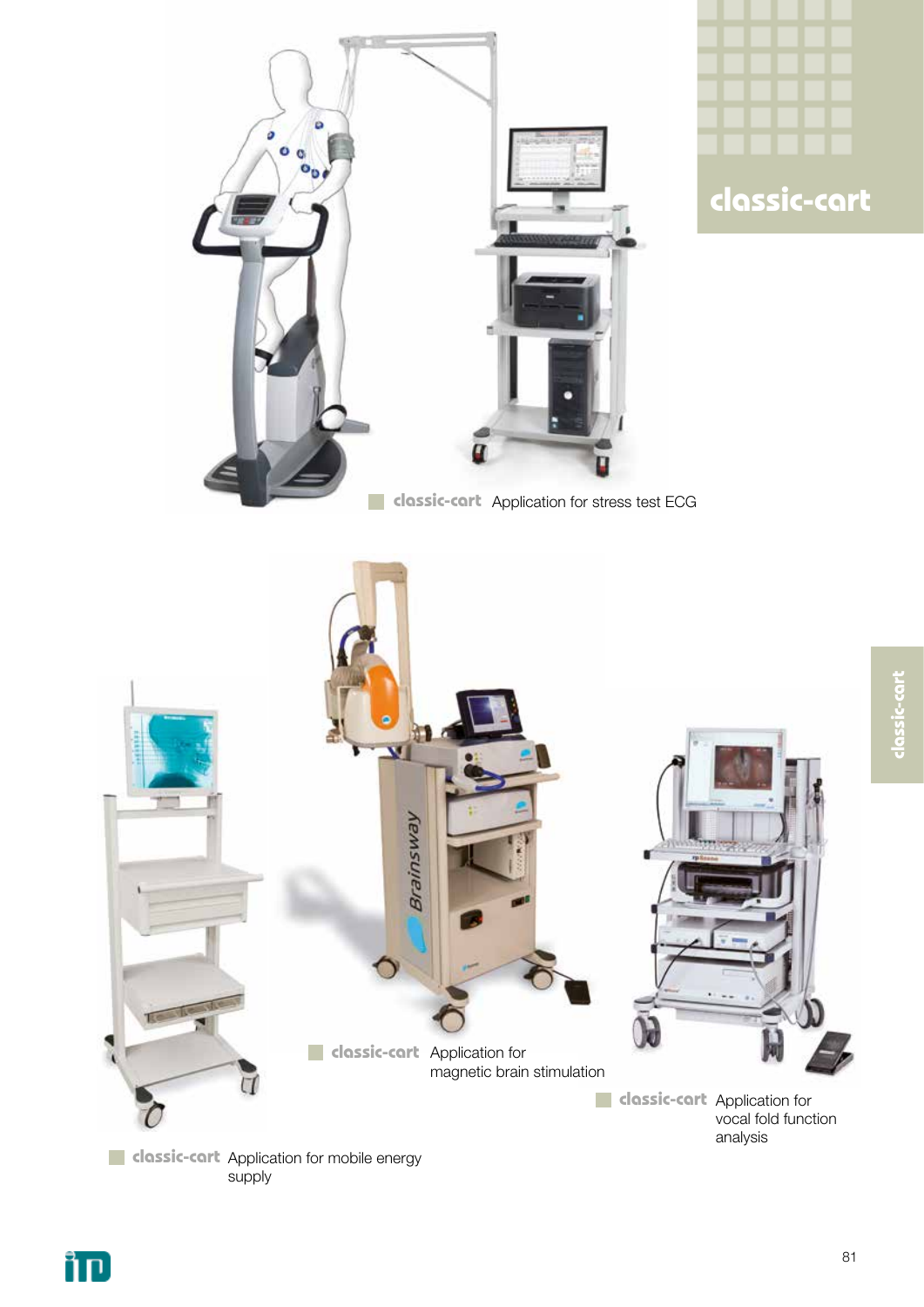## **classic-cart** – THE HIGHLIGHTS AT A GLANCE

### Immense diversity

- With three different base widths (450, 500 and 600 mm) and installation heights of up to 40 units the **classic-cart** offers immense diversity.
- Numerous components and accessories can be tailored to your needs and certain configurations already come as standard.

### Future-proof add-on options

- **Expandable through the addition of side walls and front doors, the trolley can be configured** to become fully closed to prevent unauthorised access.
- **T-slots on the outside of the vertical extrusions and mounting options in the profiles provide** numerous possibilities to mount accessories.

### High load capacity

 The two-column-structure in conjunction with the welded base allows loads of up to 50 kg / 110 lbs per shelf and a total load of up to 150 kg / 330 lbs.

### Intelligent cabling options

Integrated power columns allow for separate cable routing of data and power lines and the installation of socket strips. In addition, excess lengths of cable can be safely stowed.

### Thoughtful energy management

Integrated isolation transformers with a capacity of up to 1600 VA and country-specific socket strips can be controlled as needed through a central on/off switch.

### Hygiene

 The hygiene of all ITD products is validated with the certificate of the German Society for Hospital Hygiene (DGKH).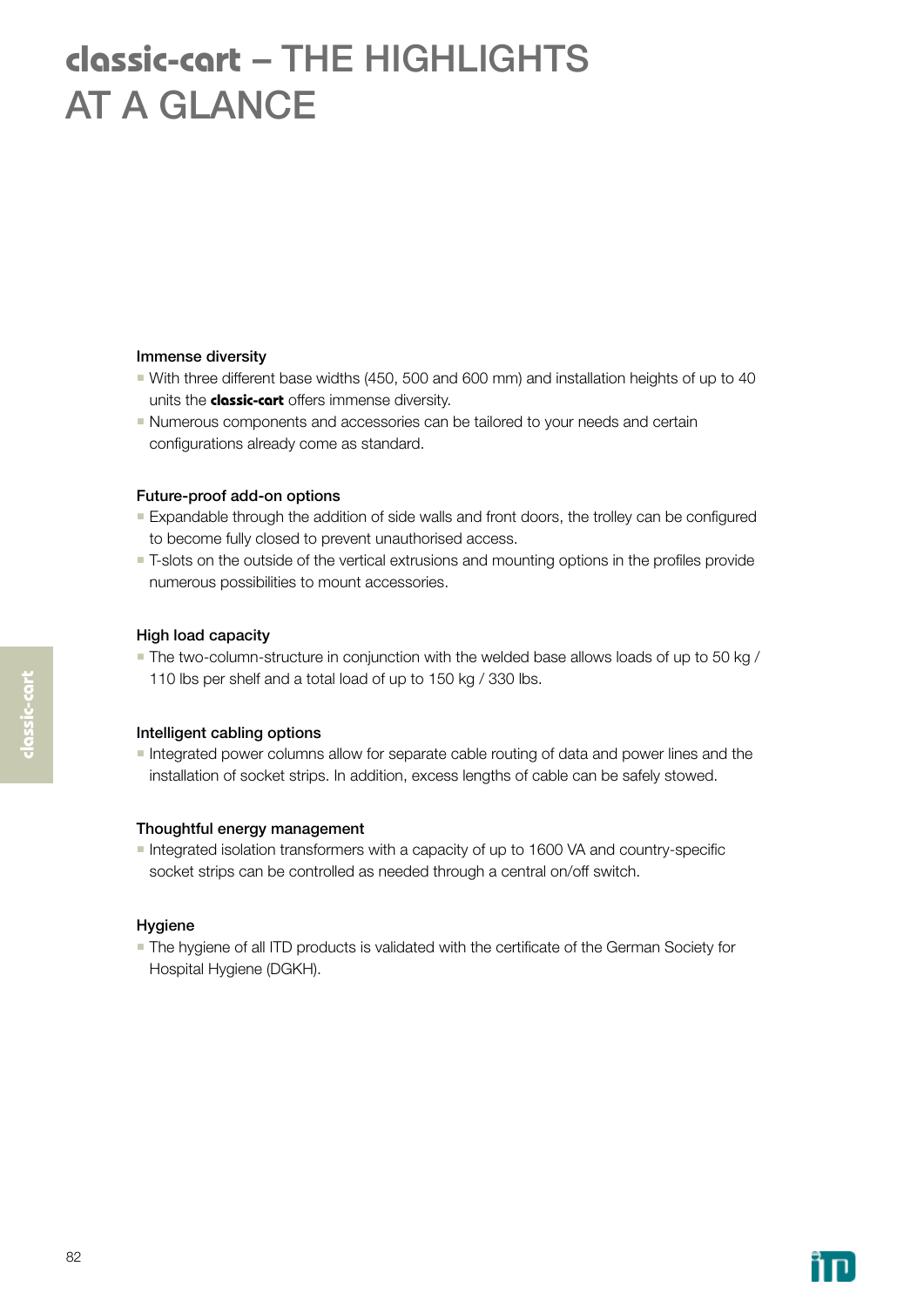

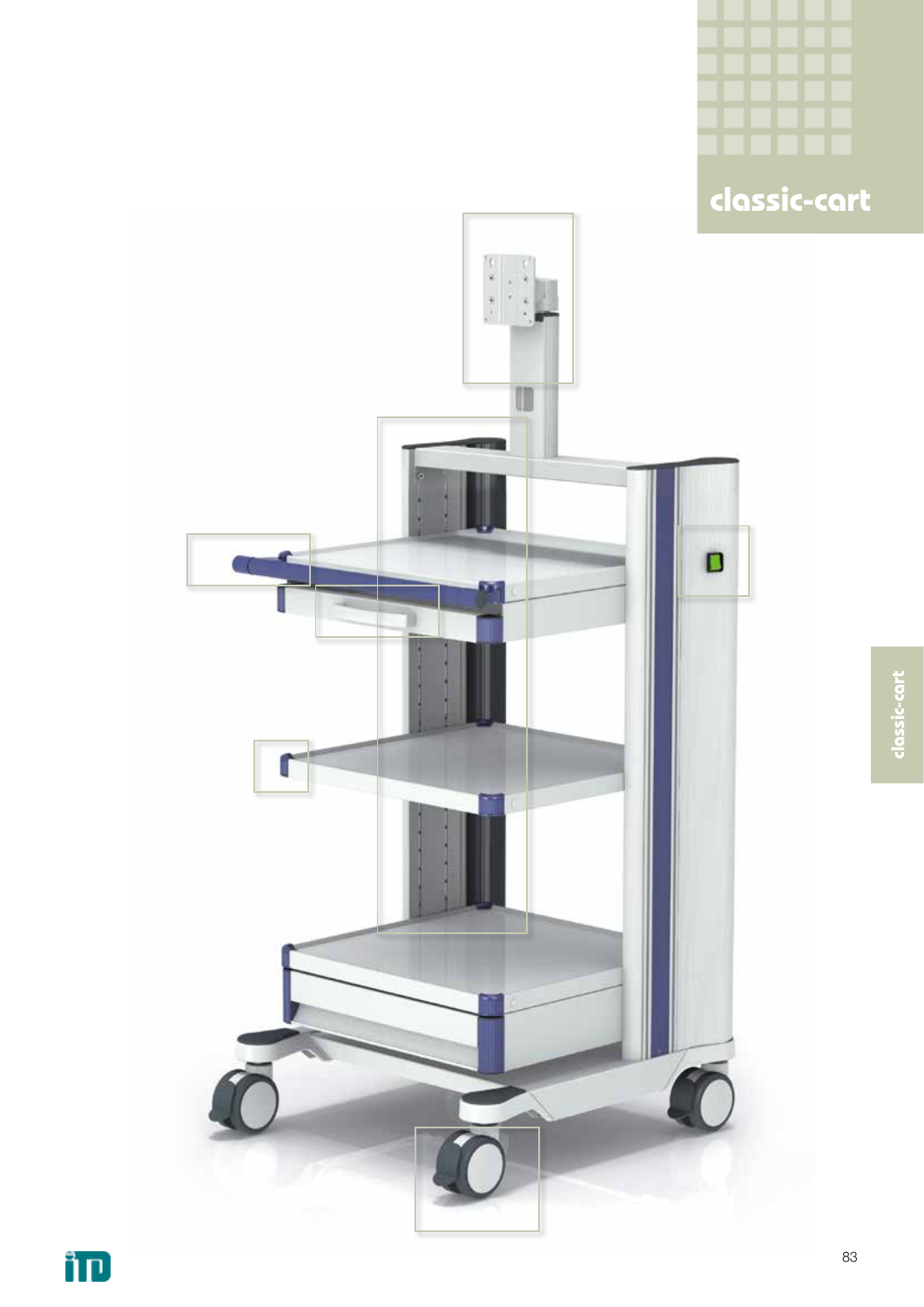## MODULARITY FOR NUMEROUS CONFIGURATION OPTIONS

The modular structure is the defining feature of the **classic-cart** mobile two-column equipment carts and the entire ITD product range, which allows all support systems to be configured, customised, upgraded or easily modified for special functions and application areas using the extensive standard range. This capability allows users to react fast and consistently to any changes or new customer requirements. The T-slots on the vertical extrusion or special devices ensure easy assembly of the components. The display presented alongside shows a small selection of accessories for the **classic-cart** equipment carts.





Shelves are supplied in different versions and the continuous raised edge offers your valuable equipment a secure hold.



**classic-cart** can accommodate several types of monitors on its monitor shelf or on a monitor crossbeam.

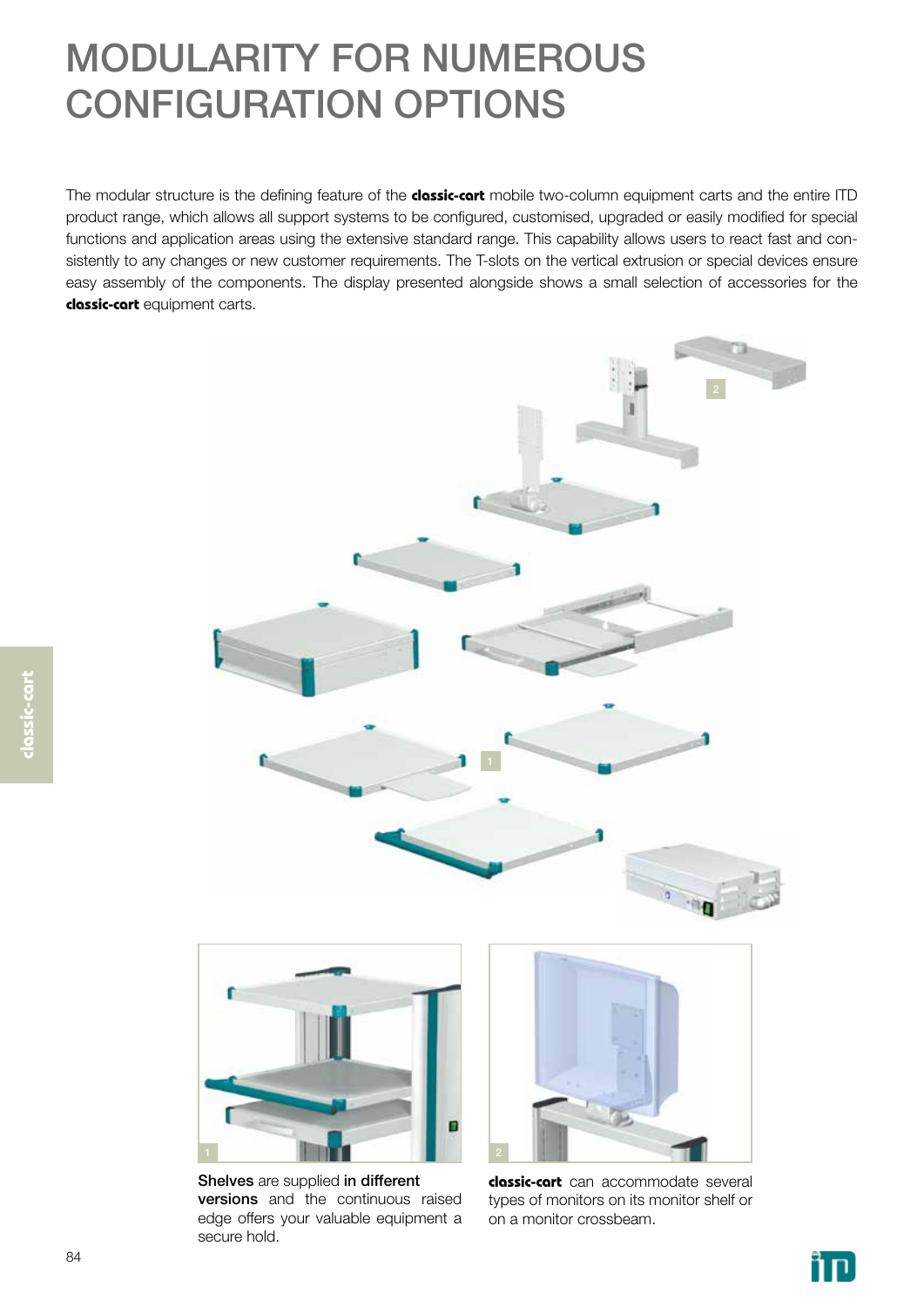







The endoscope holder can be mounted variably on the shelves using two rail fasteners or within the vertical extrusion.



Many accessories, such as for example brackets for holding computers, satisfy the most varied needs.



Variable height support arms (with or without a swivel arm) can be attached by means of a bottom shelf, or else fastened directly to the power column.

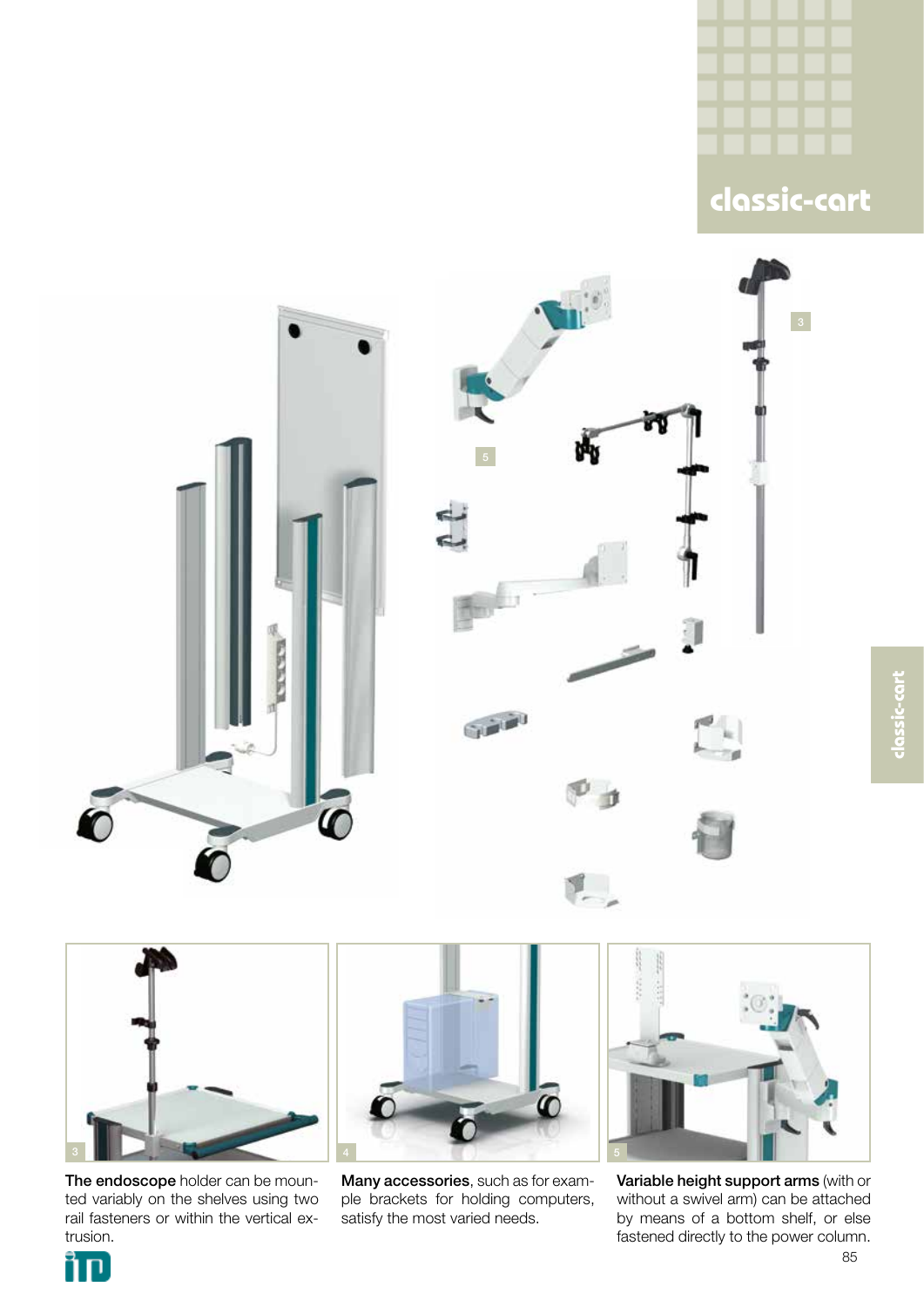## ORDER CONFIGURATIONS



ìп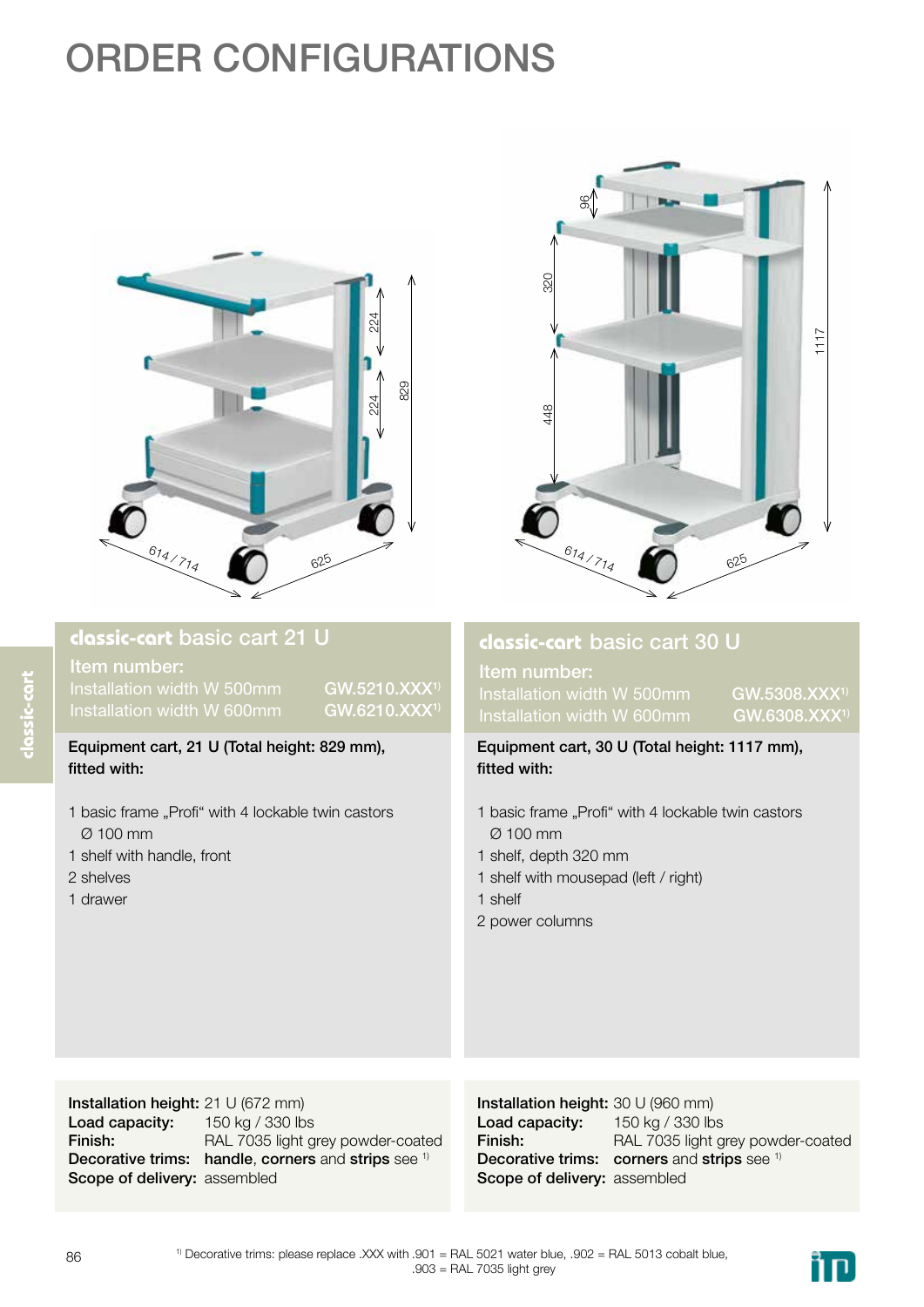



Item number: Installation width W 500mm VS.5402.XXX1) Installation width W 600mm VS.6402.XXX<sup>1</sup>

Equipment cart, 40 U (Total height: 1437 mm), fitted with:

- 1 basic frame "Profi" with 4 lockable twin castors Ø 100 mm, conductive
- 1 shelf with handle, front
- 4 shelves
- 1 drawer
- 2 power columns
- 2 side panels
- 1 rear panel

### Installation height: 40 U (1280 mm) Load capacity: Finish: Decorative trims: handle, corners and strips see 1) Scope of delivery: assembled 150 kg / 330 lbs RAL 7035 light grey powder-coated

### Installation height: 30 U (960 mm) Load capacity: Finish: Decorative trims: handle, corners and strips see 1) Scope of delivery: assembled 150 kg / 330 lbs RAL 7035 light grey powder-coated



## **classic-cart** video rack cart 30 U Item number:

## Installation width W 500mm VS.5302.XXX<sup>1</sup>

Equipment cart, 30 U (Total height: 1117 mm), fitted with:

- 1 basic frame "Profi" with 4 lockable twin castors Ø 100 mm, conductive
- 1 shelf with handle, front
- 1 extendable shelf
- 1 drawer
- 1 pedestal rack with: 1 base shelf
	- 2 glass doors with handle
- 2 power columns
- 2 side panels
- 1 rear panel

 $1)$  Decorative trims: please replace .XXX with .901 = RAL 5021 water blue, .902 = RAL 5013 cobalt blue, .903 = RAL 7035 light grey

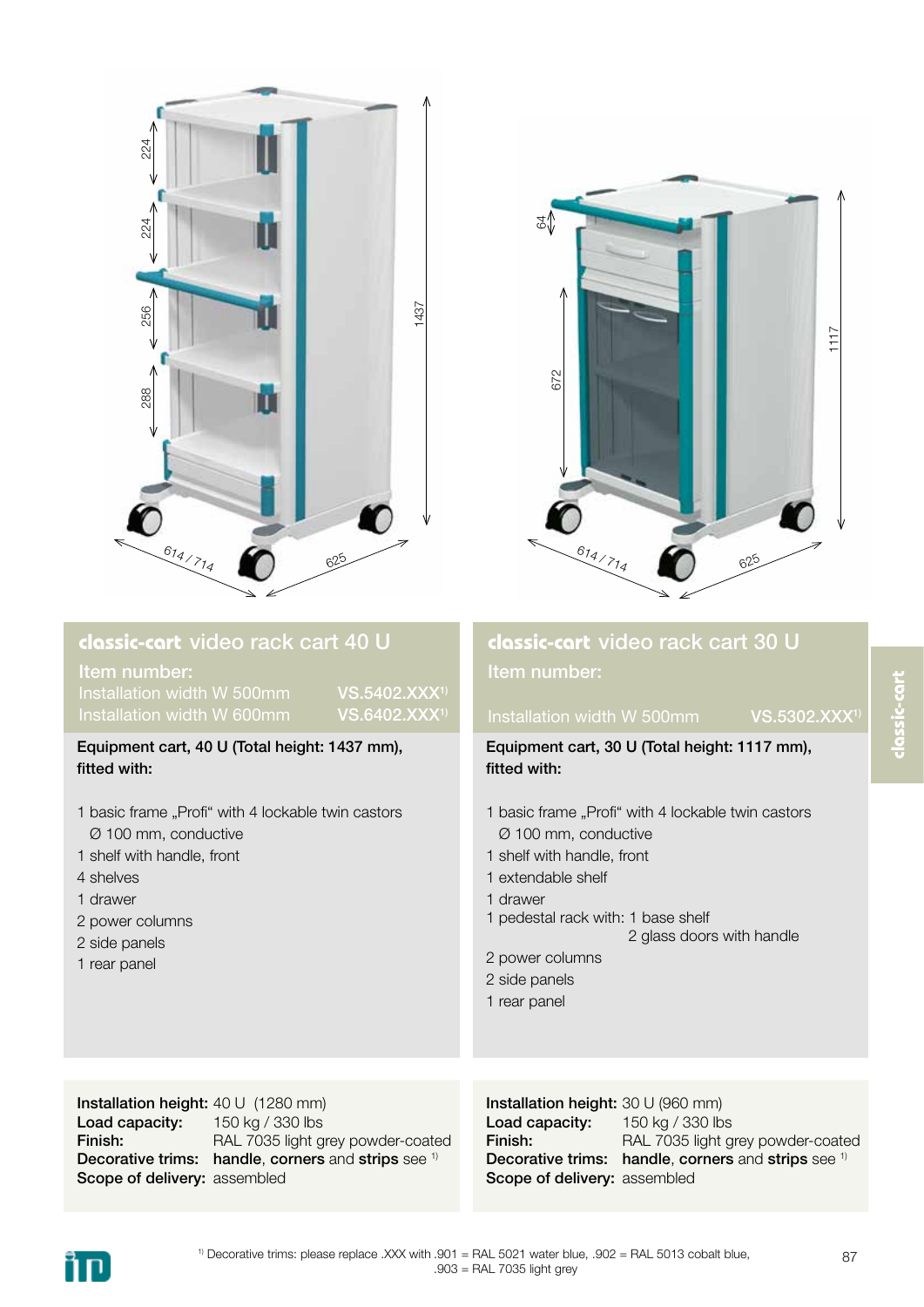## ORDER CONFIGURATIONS



Installation width W1100mm EC.0410.XXX1)



## **classic-cart** 1100 basic version + 10 U Item number:

## Installation width W1100mm EC.0416.XXX1)

Equipment cart, 30 U + 10 U (Total height: 1465mm),

Equipment cart, 30 U (Total height: 1117 mm), fitted with: 1 basic frame, width 1100 mm with 4 lockable twin castors Ø 100 mm, conductive 1 continuous upper platform with handles at the side 4 shelves 1 drawer, 3 units 1 extendable shelf 1 multipurpose box 1 endoscope holder, single 1 drip glass 1 socket strip Schuko, 6-way with switch fitted with: 1 basic frame, width 1100 mm with 4 lockable twin castors Ø 100 mm, conductive 1 continuous upper platform with handles at the side 1 standard runner, length 1100 mm 4 shelves 3 drawers, 1 unit 1 extendable shelf 1 multipurpose box 1 endoscope holder, single 1 drip glass 1 isolating transformer 1600 VA

Installation height: 30 U (960 mm) Load capacity: Finish: Decorative trims: handles, corners and strips see 1) Scope of delivery: assembled 150 kg / 330 lbs RAL 7035 light grey powder-coated

### Installation height:  $30 U + 10 U (1280 mm)$ Load capacity: Finish: Decorative trims: handles, corners and strips see 1) Scope of delivery: assembled 150 kg / 330 lbs RAL 7035 light grey powder-coated

1) Decorative trims: please replace .XXX with .901 = RAL 5021 water blue, .902 = RAL 5013 cobalt blue, .903 = RAL 7035 light grey



**classic-cart**

Item number: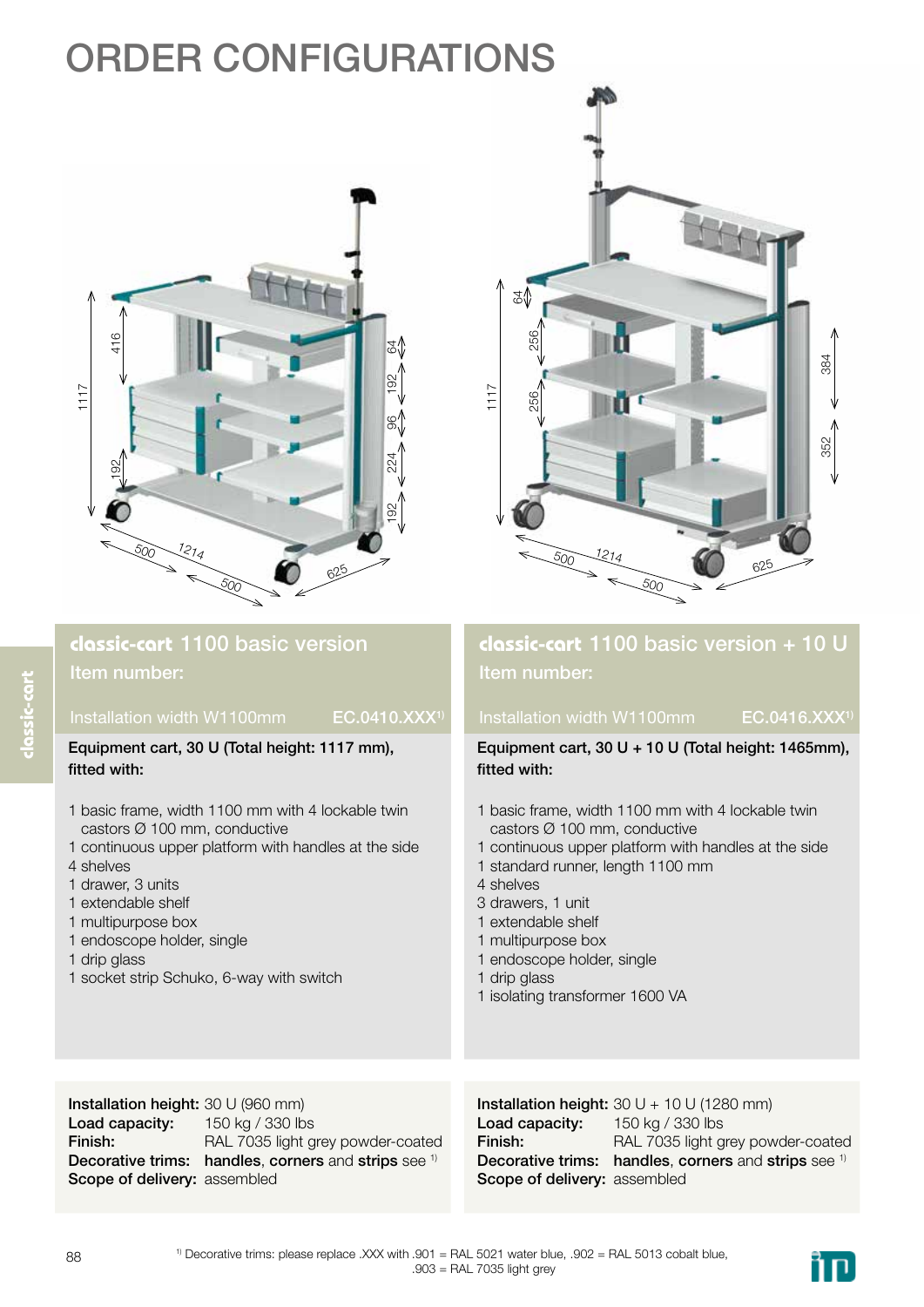

靑

₩ lt.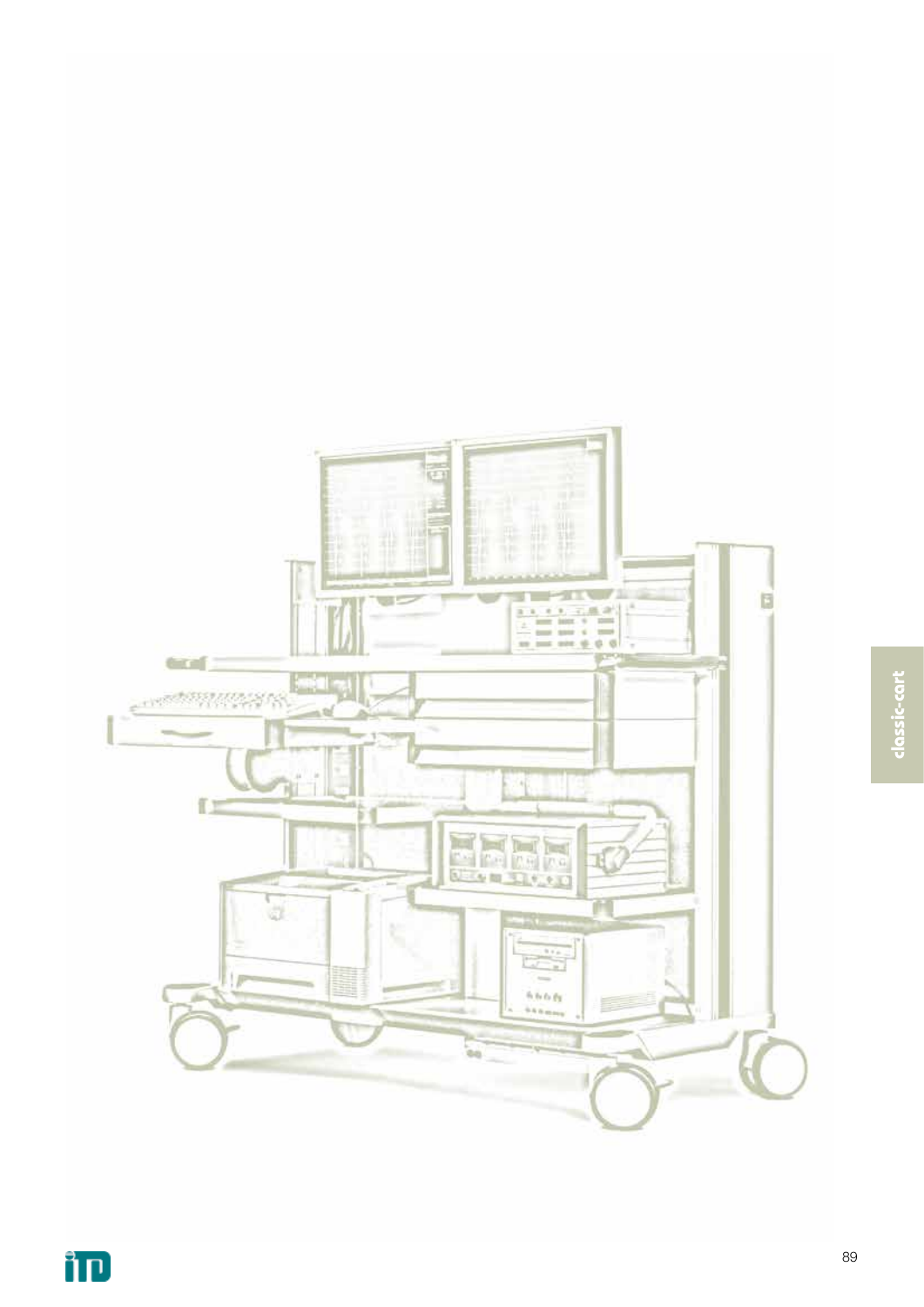The design of the base guarantees a high torsional rigidity and stability as well as the space-saving integration of an isolating transformer. The vertical extrusions allow for the secure mounting of power and data lines or the integration of power columns. In addition, they provide for effective and orderly cable management. Four lockable twin castors (Ø 100 mm) ensure high comfort while in motion and secure operational fixture. Decorative trims provide attractive design interface for the customer´s CI.

| Load capacity:    | 150 kg / 330 lbs                                           |
|-------------------|------------------------------------------------------------|
| Material:         | steel / aluminium                                          |
| Finish:           | RAL 7035 light grey powder-coated                          |
| Decorative trims: | $See$ <sup>1)</sup>                                        |
|                   | <b>Scope of delivery:</b> 1 basic frame "Profi", assembled |
|                   |                                                            |





| Installation height H                        | <b>Total height TH</b> | Castors Ø        | Item number<br>W 500 mm   | Item number<br>W 600 mm   |
|----------------------------------------------|------------------------|------------------|---------------------------|---------------------------|
| 21 U (672 mm)                                | 829 mm                 | $100 \text{ mm}$ | GW.5502.XXX <sup>1)</sup> | GW.6502.XXX <sup>1)</sup> |
| 30 U (960 mm)                                | $1117$ mm              | $100 \text{ mm}$ | GW.5503.XXX <sup>1)</sup> | GW.6503.XXX <sup>1)</sup> |
| 40 U (1280 mm)                               | 1437 mm                | $100 \text{ mm}$ | GW.5504.XXX <sup>1)</sup> | GW.6504.XXX <sup>1)</sup> |
|                                              |                        |                  |                           |                           |
| Counterweight set (under the base crossbeam) |                        |                  | ZV.9742.999               | ZV.9742.999               |

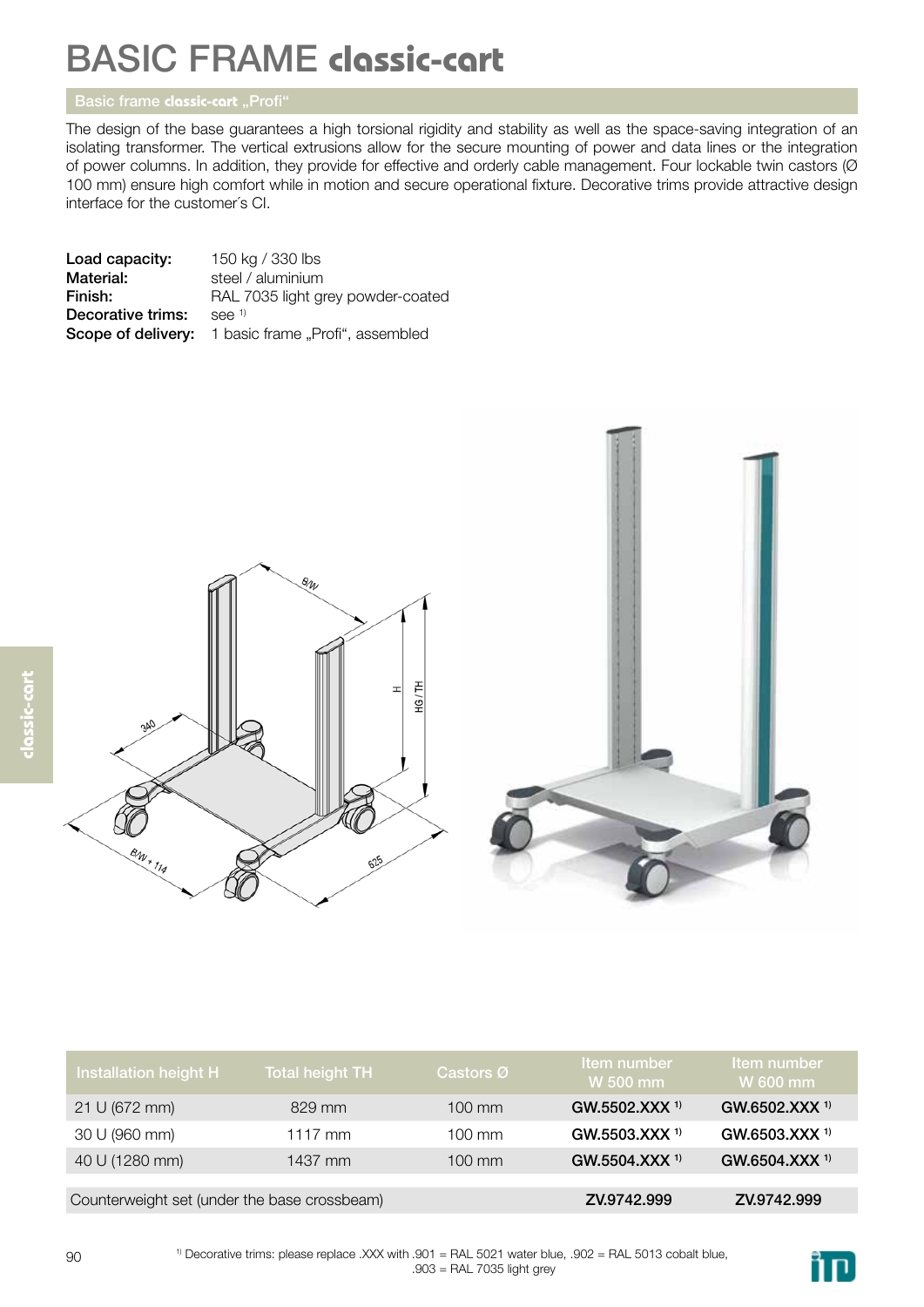The aluminium extrusion with two spacious cable shafts offers lots of storage space for cable management. Power cables and data lines can be routed separately to individual units. This means socket strip can be enclosed and integrated over the full height to the columns. Continuous soft cover extrusions protect cabling. Quick-release cable ties provide fast cable fixing.

| Material: | aluminium                                                             |
|-----------|-----------------------------------------------------------------------|
| Finish:   | RAL 7035 light grey powder-coated                                     |
|           | <b>Scope of delivery:</b> 2 power columns including mounting hardware |







without preparation

with preparation for on / off switch



| <b>Power columns</b> | <b>Item</b> number |
|----------------------|--------------------|
| 21 U (672 mm)        | GW.0242.991        |
| 30 U (960 mm)        | GW.0243.991        |
| 40 U (1280 mm)       | GW.0244.991        |
|                      |                    |

| $\overline{1}$ Power columns with preparation for on/off switch $\overline{1}$ | ltem number |
|--------------------------------------------------------------------------------|-------------|
| 21 U (672 mm)                                                                  | GW.0660.991 |
| 30 U (960 mm)                                                                  | GW.0661.991 |
| 40 U (1280 mm)                                                                 | GW.0662.991 |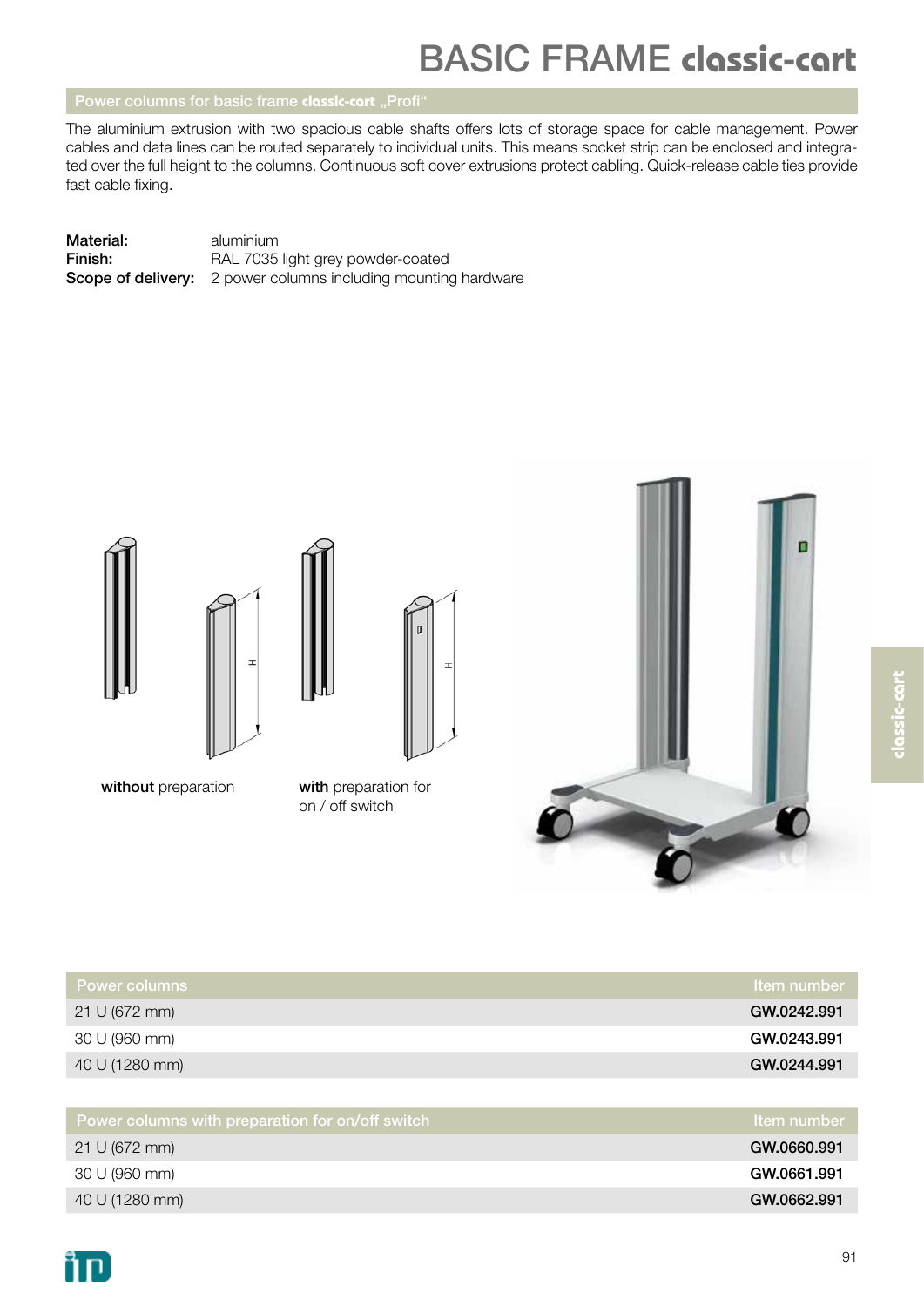The basic frame **classic-cart** width 1100 mm has a high load capacity and stability. The base unit accomodates the vertical extrusion, the power columns and the centre column. The decorative trims are insertable in the vertical extrusions and provide options for a choice of individual colour. The basic frame gives also the option of integrating of powerful isolating transformer and lift-out rear panels. The basic frame has a width of 1100 mm is in a symmetrical version with an installation width of 500 mm, and an asymmetrical version with installation widths of 450 mm and 600 mm available. The appropriate version can be chosen to suit the size of the devices to be integrated. Four lockable twin castors (Ø 100 mm) ensure high comfort while in motion and secure operational fixture.

| Load capacity:    | 150 kg / 330 lbs                            |
|-------------------|---------------------------------------------|
| Material:         | steel / aluminium                           |
| Finish:           | RAL 7035 light grey powder-coated           |
| Decorative trims: | $See$ <sup>1)</sup>                         |
|                   | Scope of delivery: 1 basic frame, assembled |



| Installation width W1 / W2    | Installation height H Total height TH |           | Castors Ø        | <b>Item</b> number        |
|-------------------------------|---------------------------------------|-----------|------------------|---------------------------|
| Symmetrical: 500 mm / 500 mm  | 30 U (960 mm)                         | $1117$ mm | $100 \text{ mm}$ | EC.0400.XXX <sup>1)</sup> |
| Asymmetrical: 450 mm / 600 mm | 30 U (960 mm)                         | $1117$ mm | $100 \text{ mm}$ | EC.0402.XXX <sup>1)</sup> |
| Asymmetrical: 600 mm / 450 mm | 30 U (960 mm)                         | $1117$ mm | $100 \text{ mm}$ | EC.0403.XXX <sup>1)</sup> |

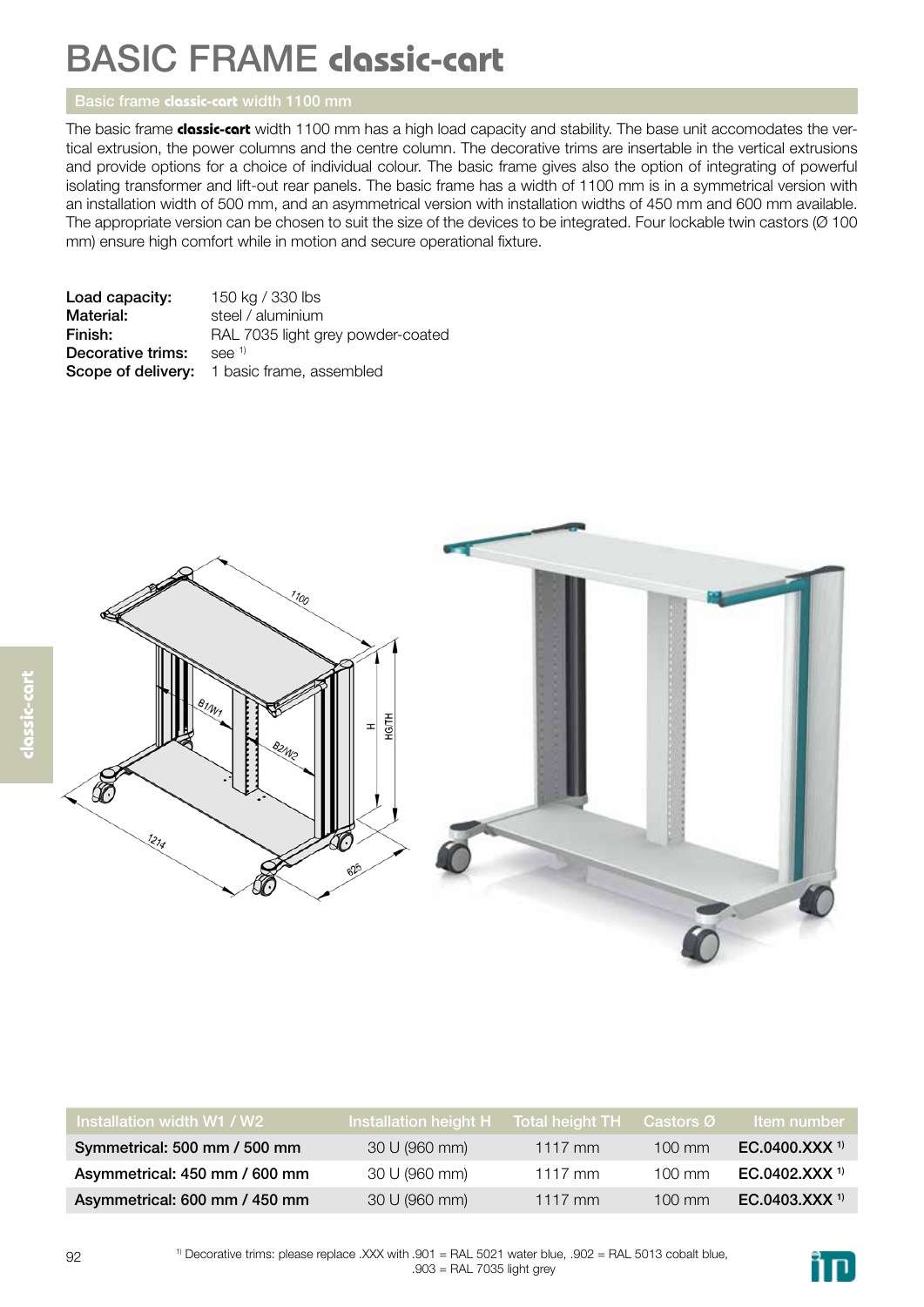The basic frame **classic-cart** width 1100 mm with extended vertical extrusions and standard runner (length: 1100 mm) offers the advantage of the basic version combined with the opportunity to mount additional accessories, e.g. multipurpose boxes, in a space-saving configuration. The decorative trims are insertable in the vertical extrusions and provide options for a choice of individual colour.

| Load capacity:    | 150 kg / 330 lbs                                   |
|-------------------|----------------------------------------------------|
| Material:         | steel / aluminium                                  |
| Finish:           | RAL 7035 light grey powder-coated                  |
| Decorative trims: | $See$ <sup>1)</sup>                                |
|                   | <b>Scope of delivery:</b> 1 basic frame, assembled |



| Installation width W1 / W2    | lnstallation height H Total height TH |           | Castors Ø        | <b>Item number</b>        |
|-------------------------------|---------------------------------------|-----------|------------------|---------------------------|
| Symmetrical: 500 mm / 500 mm  | $30 U + 10 U (1280 mm)$               | $1437$ mm | $100 \text{ mm}$ | EC.0401.XXX <sup>1)</sup> |
| Asymmetrical: 450 mm / 600 mm | $30 U + 10 U (1280 mm)$               | 1437 mm   | $100 \text{ mm}$ | EC.0404.XXX <sup>1)</sup> |
| Asymmetrical: 600 mm / 450 mm | $30 U + 10 U (1280 mm)$               | 1437 mm   | $100$ mm         | EC.0405.XXX <sup>1)</sup> |

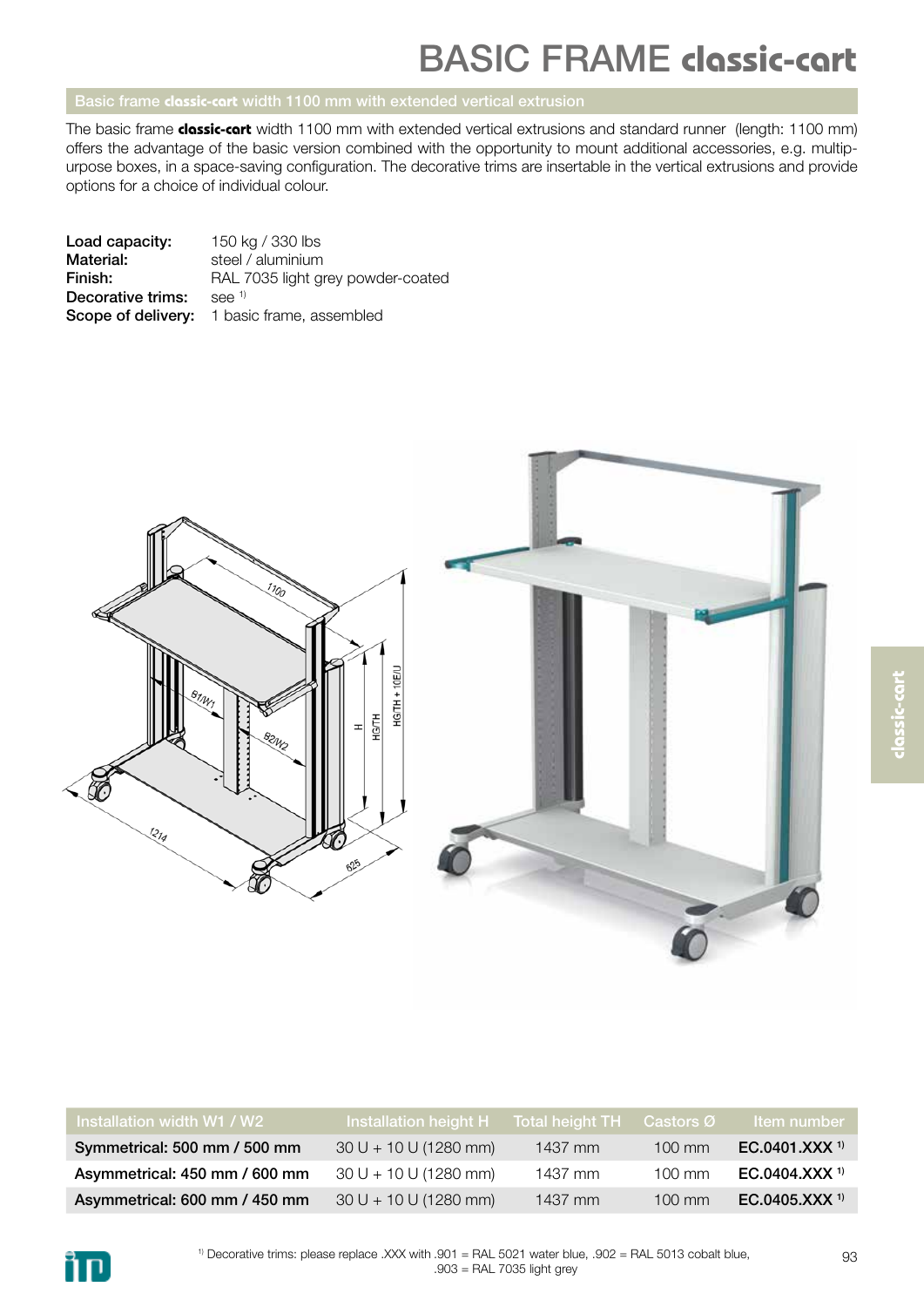For further requirements – as conversion kit instead of the specified standard design – the following castors are offered:

Scope of delivery: 1 castor conversion kit, 4 castors, each with wheel lock. Factory assembly only

| <b>Castor conversion kit</b>     | Instead of standard              | Item number |
|----------------------------------|----------------------------------|-------------|
| $\varnothing$ 100 mm, conductive | $\varnothing$ 100 mm             | ZV.9922.999 |
| $\varnothing$ 125 mm, conductive | $\varnothing$ 100 mm             | ZV.9923.999 |
| $\varnothing$ 125 mm, conductive | $\varnothing$ 100 mm, conductive | ZV.9924.999 |
| Wall protector                   |                                  | ZV.9964.999 |

For further requirements – as conversion kit instead of the specified standard design – the following castors are offered:

Scope of delivery: 1 castor conversion kit, 4 castors, each with wheel lock. Factory assembly only

| <b>Castor conversion kit</b>     | Instead of standard              | <b>Item number</b> |
|----------------------------------|----------------------------------|--------------------|
| $\varnothing$ 125 mm, conductive | $\varnothing$ 100 mm, conductive | ZV.9924.999        |
| Wall protector                   |                                  | ZV.9964.999        |

The rear panel for **classic-cart** can be removed with two quick fasteners. It protects equipment against unauthorised access and offers quick access to the equipment during installation or servicing.

| Material: | steel                                                                                      |
|-----------|--------------------------------------------------------------------------------------------|
| Finish:   | RAL 7035 light grey powder-coated                                                          |
|           | <b>Scope of delivery:</b> 1 rear panel including mounting hardware, factory assembly only; |
|           | 2 rear panels for basic frame width 1100 mm, including mounting                            |
|           | hardware, factory assembly only                                                            |



| Rear panel for basic frame classic-cart   | Item number W 500 mm               | Item number W 600 mm               |
|-------------------------------------------|------------------------------------|------------------------------------|
| 21 U (672 mm)                             | GW.5150.991                        | GW.6150.991                        |
| 30 U (960 mm)                             | GW.5151.991                        | GW.6151.991                        |
| 40 U (1280 mm)                            | GW.5152.991                        | GW.6152,991                        |
|                                           |                                    |                                    |
| Rear panels for basic frame width 1100 mm | Item number<br>W 500 mm / W 500 mm | Item number<br>W 600 mm / W 450 mm |
| 30 U (960 mm)                             | GW.8050.991                        | GW.8051.991                        |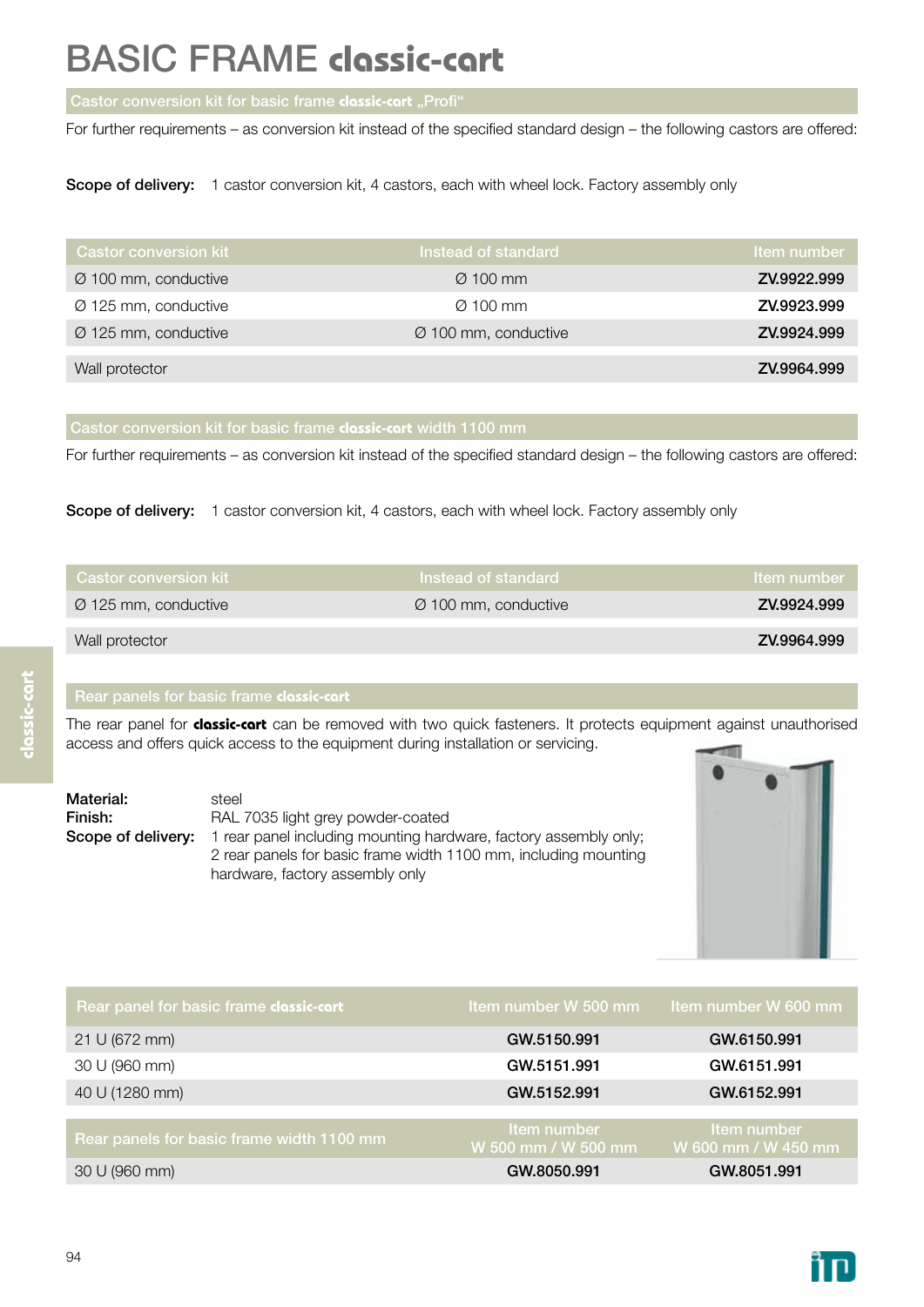The isolating transformer is used to reduce the dangers for patients and professionals posed by leakage by providing insulation to the network. Single-fault protection and potential-free voltage supply is guaranteed by the use of the isolating transformer. This allows a constant power supply to electro-medical equipment and a safe patient environment. The isolation transformer is fitted below the base crossbeam. The isolation transformers are also available with the option of an insulation monitor.

| Power:                             | 660 VA / 1000 VA / 1600 VA                                                                                                                                 |
|------------------------------------|------------------------------------------------------------------------------------------------------------------------------------------------------------|
| Input-/ Output voltage:            | 115 V / 115 V, 50 Hz / 60 Hz or 230 V / 230 V, 50 Hz / 60 Hz - switchable                                                                                  |
| Power input:                       | IEC 320 EURO input for use of country-specific power cables                                                                                                |
| Design:                            | toroidal transformer                                                                                                                                       |
| Conditionally short circuit proof: | in conformity with IEC 742 and IEC 601-1                                                                                                                   |
| Inrush current limitation:         | electronically regulated on nominal current                                                                                                                |
| Safety class:                      |                                                                                                                                                            |
| Insulation voltage:                | PRI - earth: 1500 V, SEC - earth: 1500 V, PRI - SEC: 4000 V                                                                                                |
| Fuse protection:                   | primary 2-phase with micro fuse                                                                                                                            |
| Test:                              | CE labelling, NRTL-approval for 1600 VA and for 1600 VA with insulation monitor                                                                            |
| <b>Protection class:</b>           | IP20                                                                                                                                                       |
| Material:                          | steel / copper                                                                                                                                             |
| Finish:                            | RAL 7035 light grey powder-coated                                                                                                                          |
| Assembly:                          | under the base                                                                                                                                             |
| Scope of delivery:                 | 1 isolating transformer 660 VA, 1000 VA or 1600 VA, fitted with: on/off switch;<br>power cable earthed Schuko 5m; 2x4-way equipotential bonding connectors |
|                                    | IEC320; plug removal barrier, insulation monitor (depending on type),                                                                                      |
|                                    | pre-assembled. In case of ordering insulation monitor and integration of on/off                                                                            |
|                                    | switch in the power column - factory assembly only                                                                                                         |

## Insulation monitor ELG (Earth Leakage Guard) including temperature monitoring

Insulation monitor gives out a visual and acoustic signal and the light-emitting diode and sound indicate that there is a critical fall in the isolation resistance of the whole system. This system does not replace the recommended regular tests and maintenance of those devices that are connected.

| Operate value:            |
|---------------------------|
| Test resistance:          |
| Input voltage:            |
| AC internal resistance:   |
| DC internal resistance:   |
| Measuring direct voltage: |
| Max. measuring current:   |
| Max. external DC voltage: |

 $53$  kOhm  $\pm$  5% 33 kOhm 150 V / 230 VAC ± 15%, 50 Hz / 60 Hz 220 kOhm 320 kOhm 12 V  $\pm$  0,3 V  $< 0.5$  mA 250 V DC



| Isolating transformer for classic-cart         | Item number<br>without insulation monitor | Item number<br>with insulation monitor |
|------------------------------------------------|-------------------------------------------|----------------------------------------|
| Isolating transformer, Power 660 VA            | ZV.9350.999                               | ZV.9351.999                            |
| Isolating transformer, Power 1000 VA           | ZV.9352.999                               | ZV.9353.999                            |
| Isolating transformer, Power 1600 VA           | ZV.9354.999                               | ZV.9355.999                            |
|                                                |                                           |                                        |
| On / Off switch integrated in the power column |                                           | Item number                            |
|                                                |                                           | GW.0525.999                            |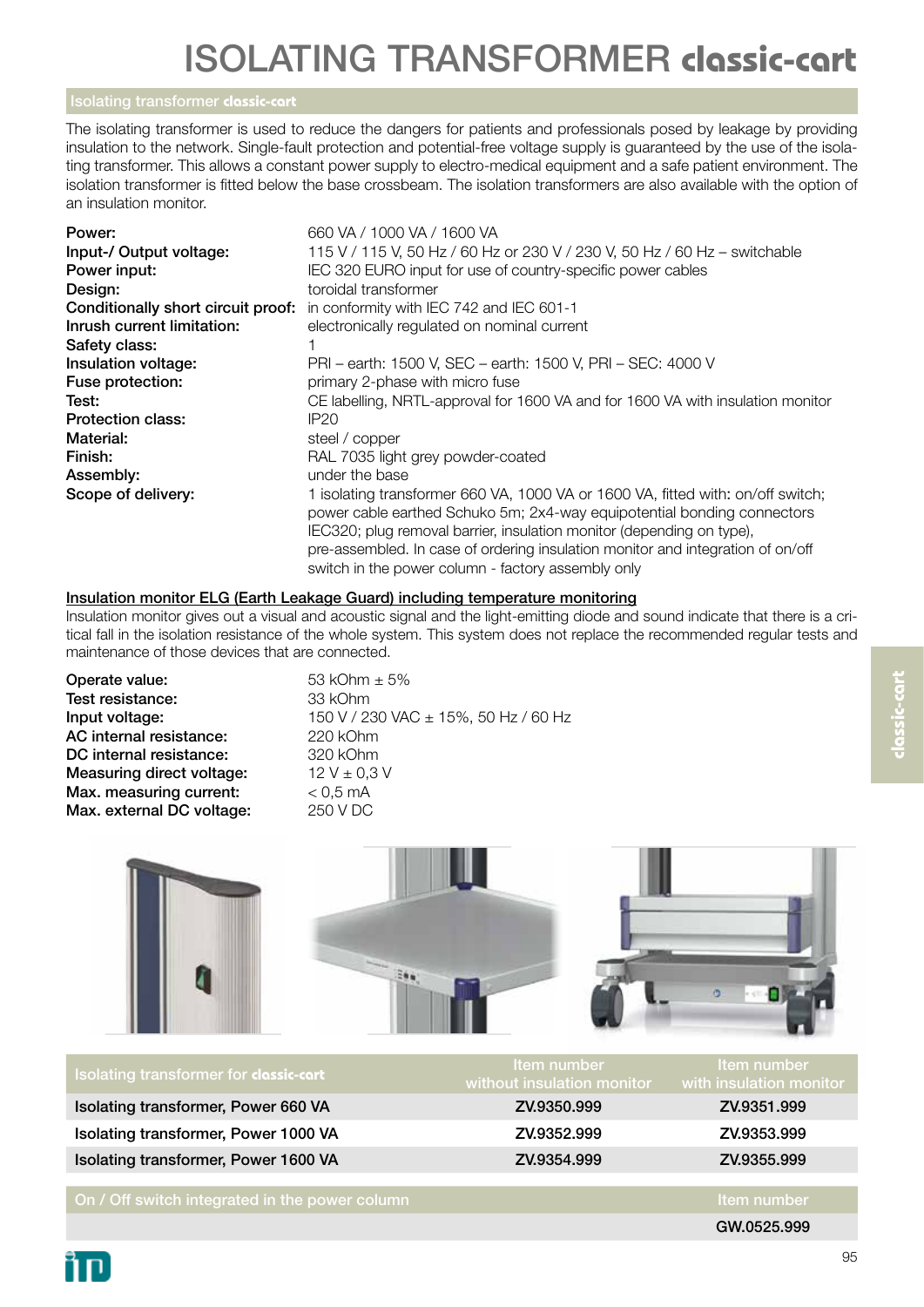## SOCKET STRIPS **classic-cart**

### EURO socket strip for **classic-cart**

**Ratings:** 10 A / 250 VAC<br> **Installation:** in the power c

in the power columns Scope of delivery: 1 EURO socket strip including mounting hardware



| Designation                           |         |                | <b>Item number</b> |
|---------------------------------------|---------|----------------|--------------------|
| 6-way, with external earthing contact | without | IFC 320        | ZV.9501.999        |
| 8-way, with external earthing contact | without | <b>IEC 320</b> | ZV.9376.999        |

The corresponding connection cable must be ordered separately and can be found in the Chapter Accessories.

| Ratings:      | 16 A / 250 VAC                                                              |
|---------------|-----------------------------------------------------------------------------|
| Installation: | in the power columns                                                        |
|               | <b>Scope of delivery:</b> 1 socket strip Schuko including mounting hardware |

| <b>Designation</b>                                                      | <b>Connection cable</b> | <b>Standard</b>       | Item number |
|-------------------------------------------------------------------------|-------------------------|-----------------------|-------------|
| 3-way, with on/off switch and earthing contact                          | 5 <sub>m</sub>          | <b>DIN VDE 0620-1</b> | ZV.9977.999 |
| 6-way, with earthing contact                                            | 5 <sub>m</sub>          | DIN VDE 0620-1        | ZV.9503.999 |
| 8-way, with earthing contact                                            | 5 <sub>m</sub>          | <b>DIN VDE 0620-1</b> | ZV.9504.999 |
| 8-way, with on/off switch and earthing contact                          | 5 <sub>m</sub>          | DIN VDE 0620-1        | ZV.9502.999 |
| 8-way, with on/off switch in the power column,<br>factory assembly only | 5 <sub>m</sub>          | <b>DIN VDE 0620-1</b> | ZV.9505.999 |

### Socket strip French Standard for **classic-cart**

**Ratings:** 16 A / 250 VAC **Installation:** in the power columns Scope of delivery: 1 socket strip French Standard including mounting hardware



| Designation                  | Connection cable Standard Item number |           |             |
|------------------------------|---------------------------------------|-----------|-------------|
| 6-way, with earthing contact | 5m                                    | CEE7. UTE | ZV.9506.999 |

Plug removal barriers are available in Chapter Accessories.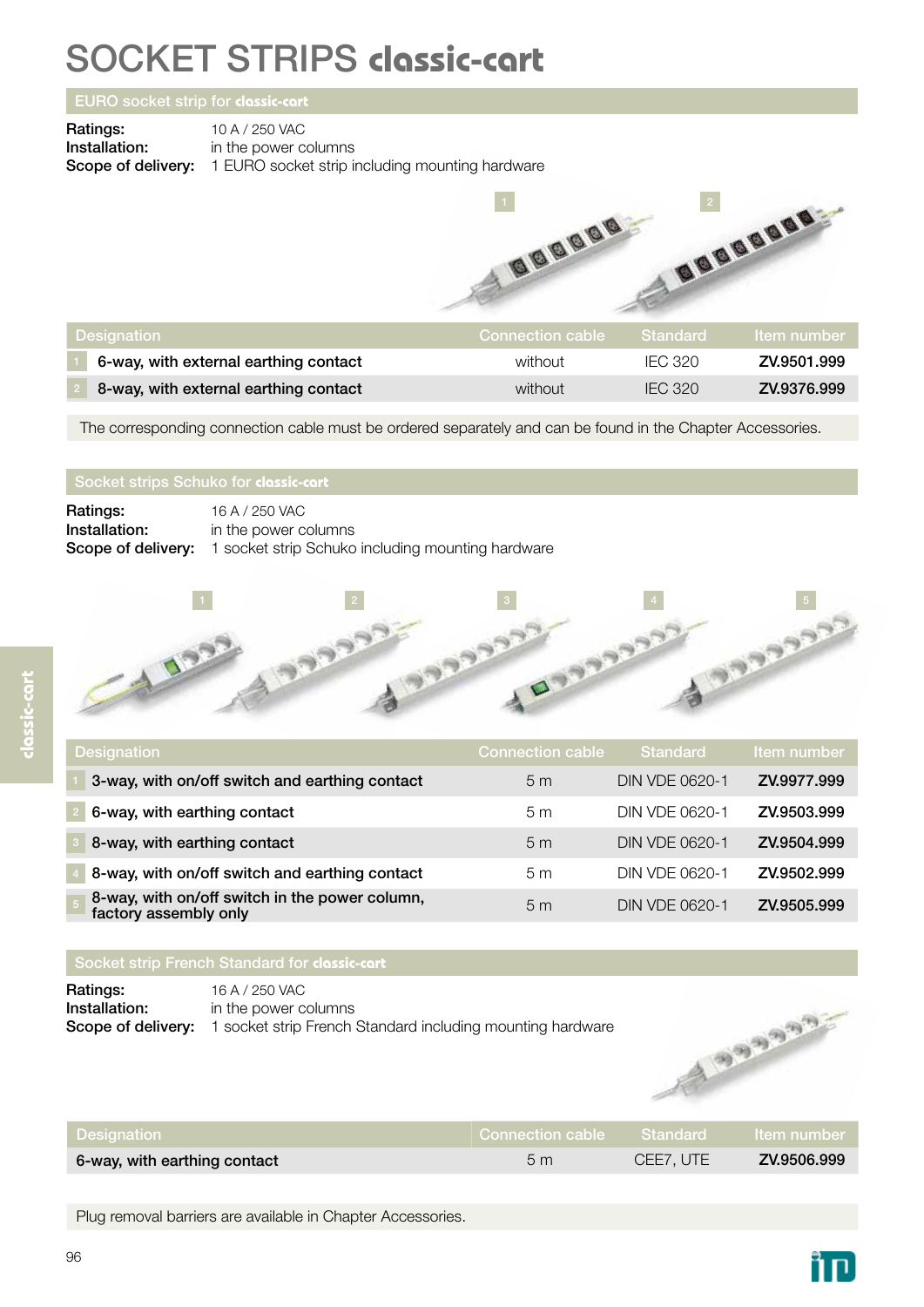### Shelves for **classic-cart**

The shelves for the **classic-cart** are characterised by being spacious, with raised edges and rounded decorative corners. The low installation height saves space and creates valuable space for other system components. The shelves are available with various features such as handles or a mousepad. The integrated mousepad is extendable to the right and to the left. The handles are available in different colours.

### Installation height: 1 U (32 mm)

Dimensions (W x D): W 450 mm: 450 mm x 491 mm; W 500 mm: 500 mm x 491 mm; W 600 mm: 600 mm x 491 mm Usable area (W x D): W 450 mm: 406 mm x 447 mm; W 500 mm: 456 mm x 447 mm; W 600 mm: 556 mm x 447 mm

| Load capacity:    | 50 kg / 110 lbs distributed load                                             |
|-------------------|------------------------------------------------------------------------------|
| Material:         | steel / aluminium                                                            |
| Finish:           | RAL 7035 light grey powder-coated                                            |
| Decorative trims: | handles and corners see 1)                                                   |
| Installation:     | in the T-slots of vertical extrusion                                         |
|                   | <b>Scope of delivery:</b> 1 shelf including mounting hardware, pre-assembled |



| <b>Designation</b>             | Item number<br>W 450 mm     | Item number<br>W 500 mm     | Item number<br>W 600 mm     |
|--------------------------------|-----------------------------|-----------------------------|-----------------------------|
| <b>Shelf</b>                   | GW.4001.XXX <sup>1)</sup>   | $GW.5001.XXX$ <sup>1)</sup> | $GW.6001.XXX$ <sup>1)</sup> |
| Shelf with handle              | $GW.4002.XXX$ <sup>1)</sup> | $GW.5002.XXX$ <sup>1)</sup> | $GW.6002.XXX$ <sup>1)</sup> |
| Shelf with mousepad            | GW.4035.XXX <sup>1)</sup>   | $GW.5035.XXX$ <sup>1)</sup> | $GW.6035.XXX$ <sup>1)</sup> |
| Shelf with handle and mousepad | $GW.4049.XXX$ <sup>1)</sup> | $GW.5049.XXX$ <sup>1)</sup> | $GW.6049.XXX$ <sup>1)</sup> |

### Shelf depth 320 mm for **classic-cart**

This shelf is space-saving and suitable for accommodating small, medical devices or monitors.

Installation height: 1 U (32 mm) Dimensions (W x D): W 500 mm: 500 mm x 320 mm; W 600 mm: 600 mm x 320 mm Usable area (W x D): W 500 mm: 456 mm x 276 mm; W 600 mm: 556 mm x 276 mm Load capacity: 50 kg / 110 lbs distributed load Material: steel / aluminium Finish: RAL 7035 light grey powder-coated Decorative trims: corners see <sup>1)</sup> **Installation:** in the T-slots of vertical extrusion Scope of delivery: 1 shelf including mounting hardware, pre-assembled

| <b>Designation</b> |                             | $\,$ Item number W 500 mm $\,$ Item number W 600 mm $\,$ |
|--------------------|-----------------------------|----------------------------------------------------------|
| Shelf depth 320 mm | $GW.5025.XXX$ <sup>1)</sup> | GW.6025. XXX <sup>1</sup>                                |

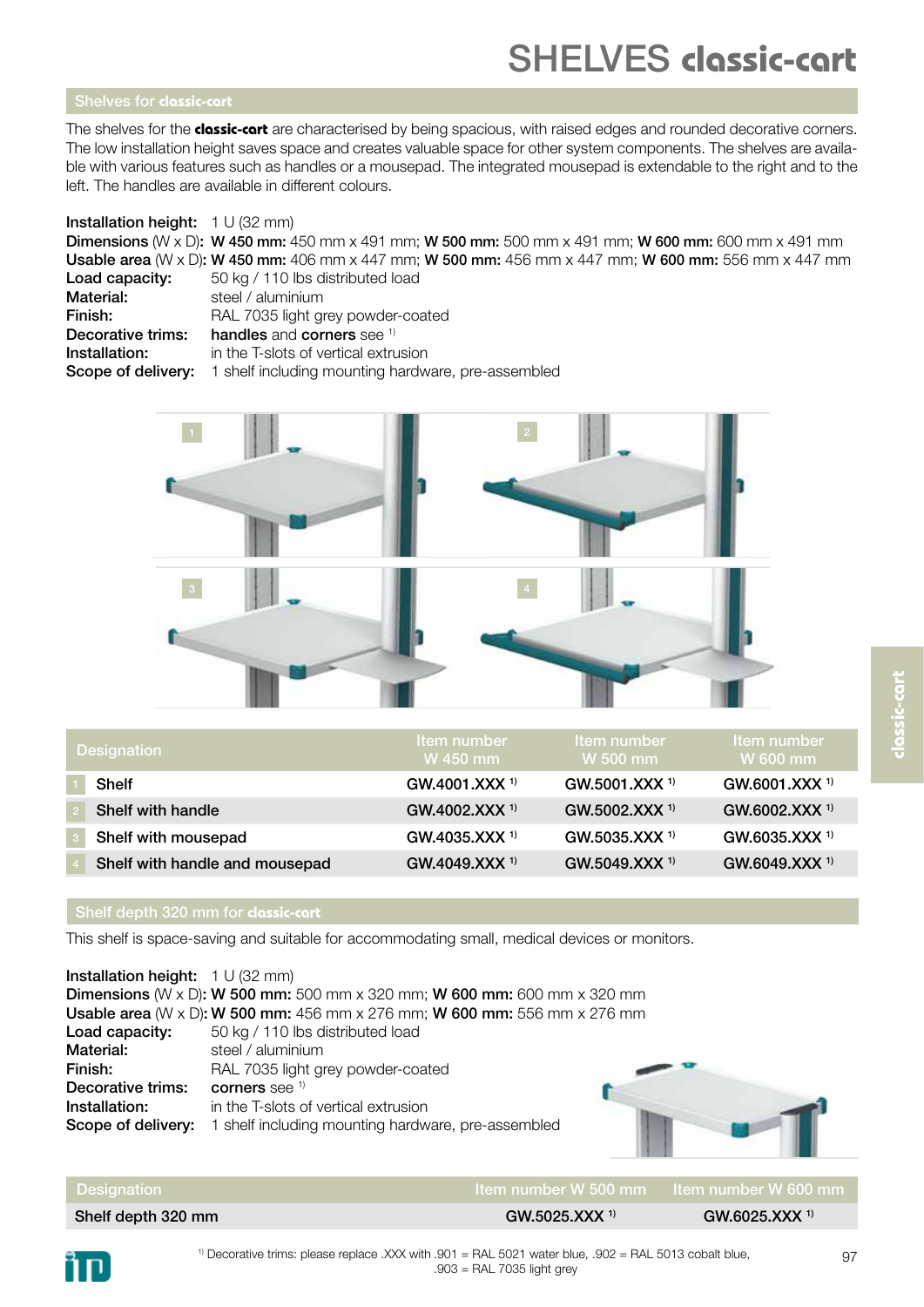## SHELVES **classic-cart**

## Flat shelf for **classic-cart**

The flat shelf has no round raised edge so printer paper drawers can be left open without any problem and also offers a larger working area.

## Installation height: 1 U (32 mm) Dimensions (W x D): W 450 mm: 450 mm x 491 mm; W 500 mm: 500 mm x 491 mm; W 600 mm: 600 mm x 491 mm Usable area (W x D): W 450 mm: 450 mm x 491 mm; W 500 mm: 500 mm x 491 mm; W 600 mm: 600 mm x 491 mm Load capacity: 15 kg / 33 lbs distributed load Material: steel / aluminium Finish: RAL 7035 light grey powder-coated **Decorative trims:** corners see  $\frac{1}{1}$ <br>**Installation:** in the T-slots of in the T-slots of vertical extrusion Scope of delivery: 1 flat shelf including mounting hardware

| Designation       |                             | ∣Item number W 450 mm ⊥Item number W 500 mm ⊥Item number W 600 mm ⊥ |                 |
|-------------------|-----------------------------|---------------------------------------------------------------------|-----------------|
| <b>Flat shelf</b> | $GW.4008.XXX$ <sup>1)</sup> | $GW.5008.XXX$ <sup>1)</sup>                                         | GW.6008. XXX 1) |

## Extendable shelf for **classic-cart**

The extendable shelf provides quick access to your equipment for assembly and servicing. It can also be used as a keyboard shelf. The shelf extends to 265 mm and allows easy access from all sides to other attached devices. Locking point stops fix the shelf in position when it is extended or closed. The handle attached to the front allows the user to move the shelf forwards and backwards.

## Installation height: 1,5 U (48 mm)

Dimensions (W x D): W 450 mm: 450 mm x 491 mm; W 500 mm: 500 mm x 491 mm; W 600 mm: 600 mm x 491 mm Usable area (W x D): W 450 mm: 386 mm x 486 mm; W 500 mm: 436 mm x 486 mm; W 600 mm: 536 mm x 486 mm

| Load capacity:     | 20 kg / 44 lbs distributed load                |  |
|--------------------|------------------------------------------------|--|
| Material:          | steel / aluminium                              |  |
| Finish:            | RAL 7035 light grey powder-coated              |  |
| Decorative trims:  | corners see $1$                                |  |
| Installation:      | in the T-slots of vertical extrusion           |  |
| Scope of delivery: | 1 extendable shelf including mounting hardware |  |

| Designation      |                   |                             |                             |
|------------------|-------------------|-----------------------------|-----------------------------|
| Extendable shelf | $GW.4040.XXX^{1}$ | $GW.5040.XXX$ <sup>1)</sup> | $GW.6040.XXX$ <sup>1)</sup> |
|                  |                   |                             |                             |

The base shelf provides a cost-effective option, e.g. for placing printers directly on the base of the equipment cart.

**Installation height:**  $1 \cup (32 \text{ mm})$ Dimensions (W x D): W 450 mm: 450 mm x 491 mm; W 500 mm: 500 mm x 491 mm; W 600 mm: 600 mm x 491 mm Usable area (W x D): W 450 mm: 450 mm x 491 mm; W 500 mm: 500 mm x 491 mm; W 600 mm: 600 mm x 491 mm Load capacity: 20 kg / 44 lbs distributed load Material: steel Finish: RAL 7035 light grey powder-coated **Installation:** in the T-slots of vertical extrusion Scope of delivery: 1 base shelf including mounting hardware

| Designation       |             | ltem number W 450 mm btem number W 500 mm btem number W 600 mm |             |
|-------------------|-------------|----------------------------------------------------------------|-------------|
| <b>Base shelf</b> | GW.4075.991 | GW.5075.991                                                    | GW.6075.991 |

**classic-cart**

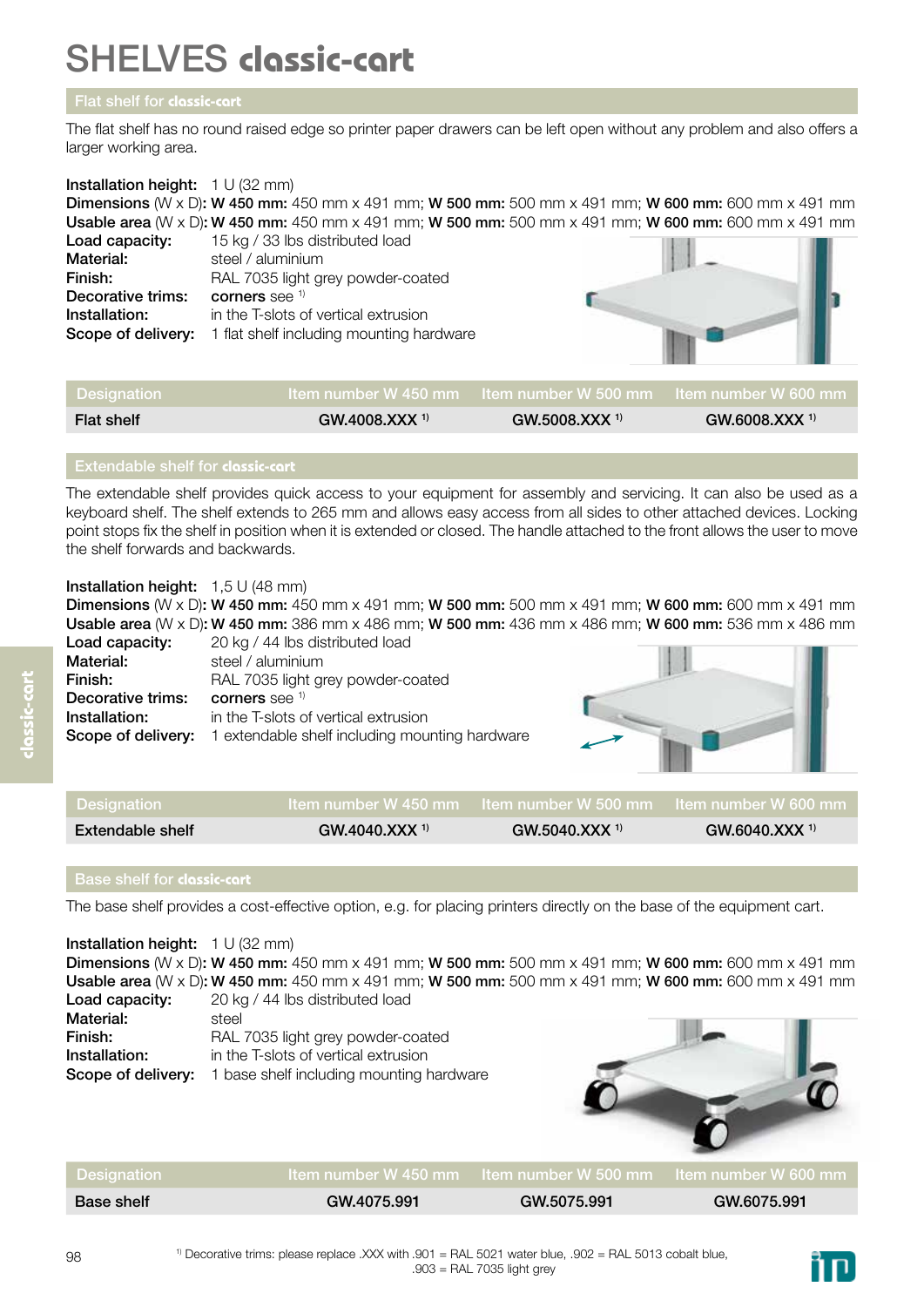## DRAWERS **classic-cart**

The **classic-cart** drawers are characterised by providing a large storage space and a smooth removable inner body. The drawer is fitted with a mechanical single locking lever that ensures that the drawer cannot open abruptly when approaching a threshold. Drawers are available in different designs with handles or a mousepad. The integrated mousepad is extendable to the right and to the left.

|                    |                                                     | <b>Dimensions</b> (W x D): W 450 mm: 450 mm x 491; W 500 mm: 500 mm x 491; W 600 mm: 600 mm x 491 mm |  |
|--------------------|-----------------------------------------------------|------------------------------------------------------------------------------------------------------|--|
| Interior area:     | Drawer:                                             | <b>W 450 mm:</b> 360 mm x 400 mm x 85 mm (W x D x H)                                                 |  |
|                    |                                                     | <b>W 500 mm:</b> 410 mm x 400 mm x 85 mm (W x D x H)                                                 |  |
|                    |                                                     | <b>W 600 mm:</b> 510 mm x 400 mm x 85 mm (W x D x H)                                                 |  |
|                    | Drawer high:                                        | <b>W 450 mm:</b> 360 mm x 400 mm x 180 mm (W x D x H)                                                |  |
|                    |                                                     | <b>W 500 mm:</b> 410 mm x 400 mm x 180 mm (W x D x H)                                                |  |
|                    |                                                     | <b>W 600 mm:</b> 510 mm x 400 mm x 180 mm (W x D x H)                                                |  |
| Load capacity:     | 3 kg / 6.6 lbs distributed load                     |                                                                                                      |  |
| Material:          | steel / plastic                                     |                                                                                                      |  |
| Finish:            | RAL 7035 light grey powder-coated                   |                                                                                                      |  |
| Decorative trims:  | handles and corners see 1)                          |                                                                                                      |  |
| Installation:      | in the T-slots of vertical extrusion                |                                                                                                      |  |
| Scope of delivery: | 1 drawer including mounting hardware, pre-assembled |                                                                                                      |  |
|                    |                                                     |                                                                                                      |  |

You always require a shelf of corresponding width as the top cover for the drawer. This is NOT included in the scope of delivery.







| <b>Designation</b>   | <b>Installation</b><br>height | <b>Item number</b><br>W 450 mm | ا Item number<br>$W$ 500 mm | tem number<br>$W$ 600 mm    |
|----------------------|-------------------------------|--------------------------------|-----------------------------|-----------------------------|
| <b>Drawer</b>        | 3 U (96 mm)                   | GW.4051.XXX <sup>1)</sup>      | GW.5051.XXX <sup>1)</sup>   | $GW.6051.XXX$ <sup>1)</sup> |
| Drawer, 1 unit, high | 6 U (192 mm)                  | $GW.4052.XXX$ <sup>1)</sup>    | GW.5052.XXX <sup>1)</sup>   | $GW.6052.XXX$ <sup>1)</sup> |
| Lock on request      |                               |                                |                             |                             |

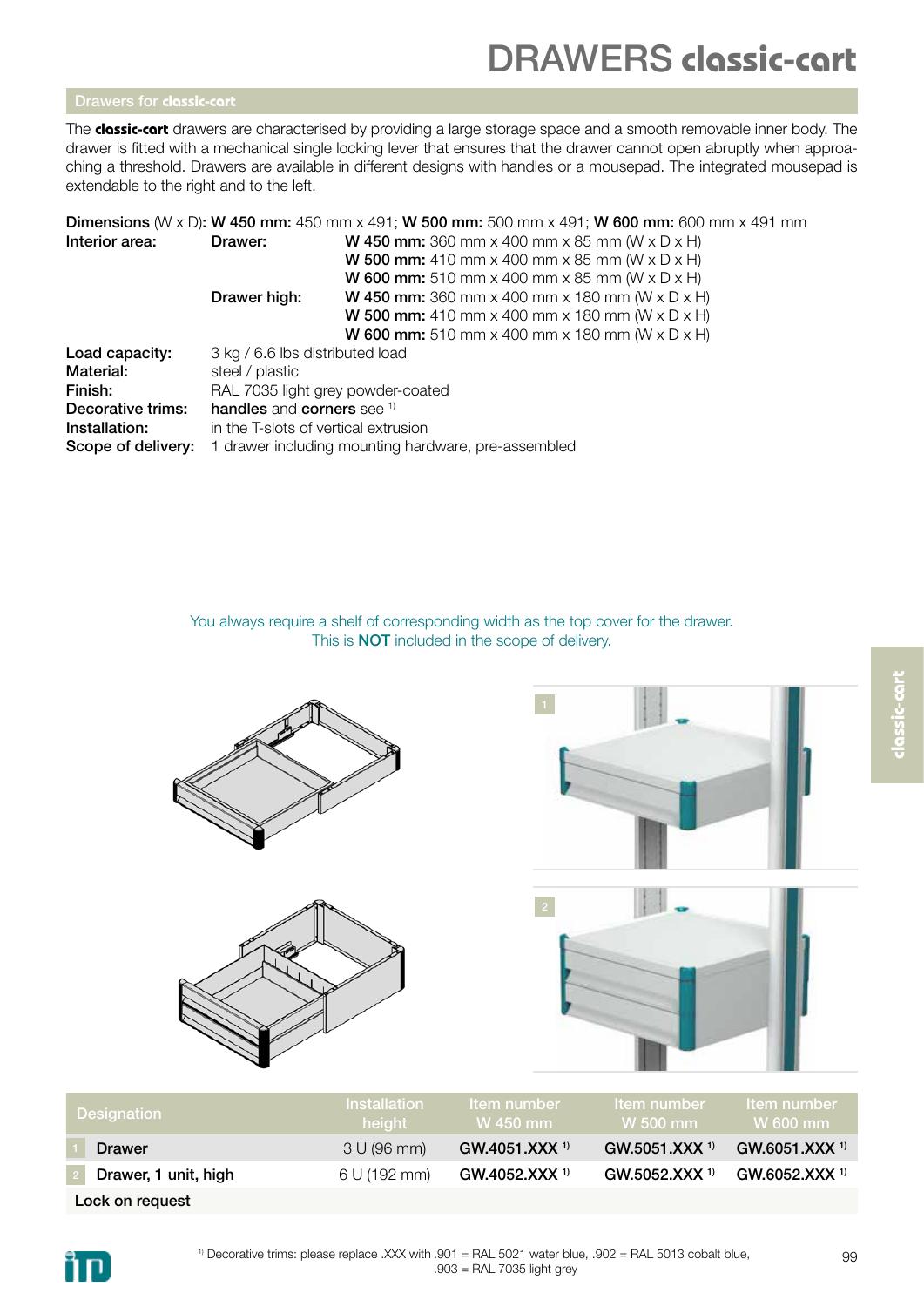## KEYBOARD DRAWER **classic-cart**

## Keyboard drawer with mousepad (left / right) for **classic-cart**

The keyboard drawer is characterised by a full extension of 345 mm. This allows two small keyboards to be placed next to each other. An installation width of 500 mm allows for a keyboard with a maximum width of 457 mm. An installation width of 600 mm allows for a keyboard with a maximum width of 557 mm. The keyboard is prevented from slipping by an adjustable strut.

| <b>Installation height:</b> $2 \cup (64 \text{ mm})$ |                                                                                        |
|------------------------------------------------------|----------------------------------------------------------------------------------------|
| Load capacity:                                       | 5 kg / 11 lbs distributed load                                                         |
| Material:                                            | steel                                                                                  |
| Finish:                                              | RAL 7035 light grey powder-coated                                                      |
| Decorative trims:                                    | corners see $1$                                                                        |
| Installation:                                        | in the T-slots of vertical extrusion                                                   |
|                                                      | <b>Scope of delivery:</b> 1 keyboard drawer including mounting hardware, pre-assembled |



| <b>Designation</b>                           | tem number tem number tem number<br>W 450 mm W 500 mm W 600 mm                  |  |
|----------------------------------------------|---------------------------------------------------------------------------------|--|
| Keyboard drawer with mousepad (left / right) | $GW.4033.XXX$ <sup>1)</sup> GW.5036.XXX <sup>1)</sup> GW.6036.XXX <sup>1)</sup> |  |